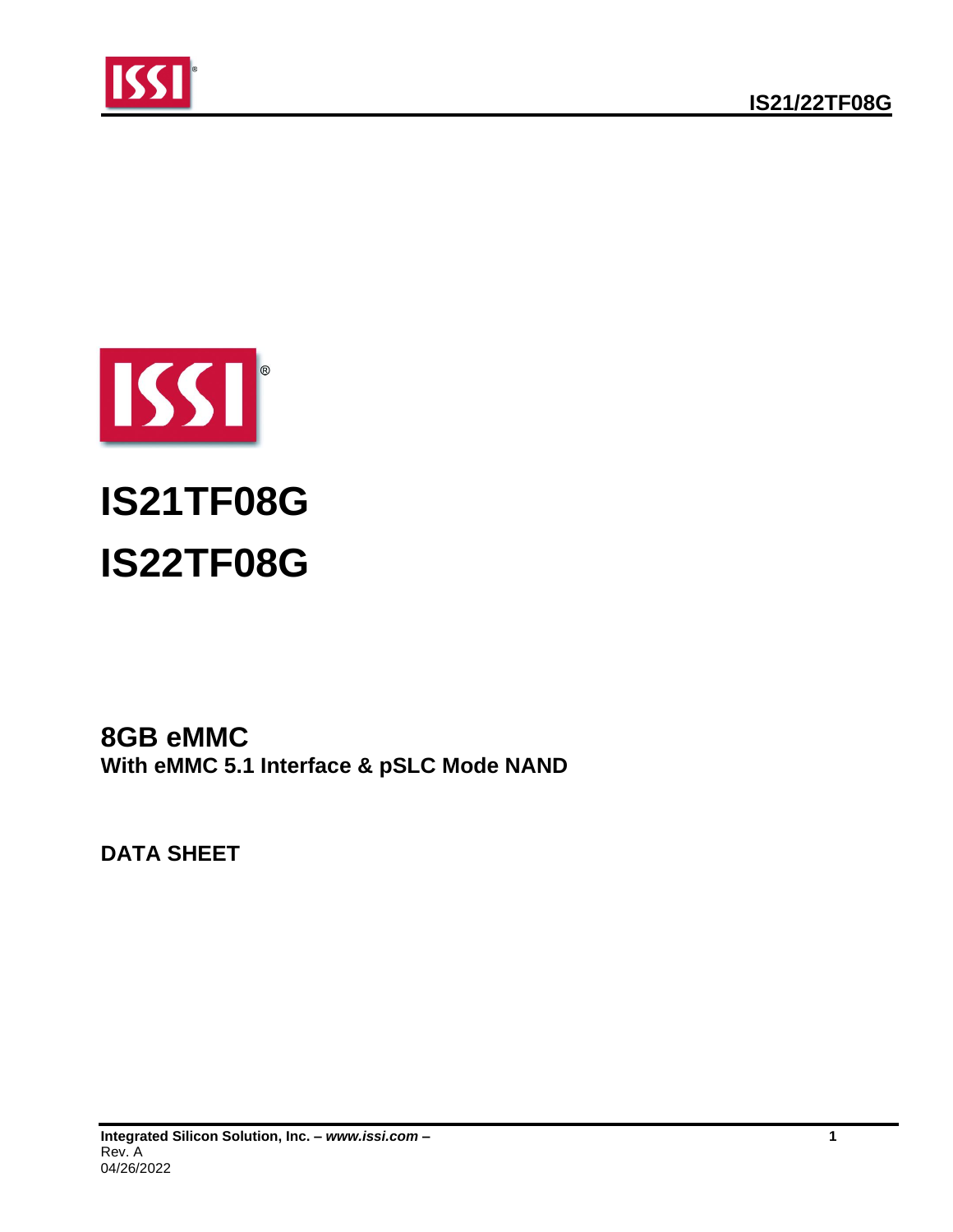

# **8GB eMMC with eMMC 5.1 Interface & pSLC Mode NAND**

# <span id="page-1-0"></span>**FEATURES**

- Packaged NAND flash memory with *eMMC* 5.1 interface
	- IS21/22TF08G: 8Gigabyte
- Compliant with *eMMC* Specification Ver.4.3, 4.4, 4.41,4.5, 4.51, 5.0, 5.1
- Device can be converted to *eMMC* 4.3, 4.41, 4.51, 5.0 via initializing
- Bus mode
	- High-speed *eMMC* protocol
	- Clock frequency: 0-200MHz.
	- Ten-wire bus (clock, 1 bit command, 8 bit data bus) and a hardware reset.
- Supports three different data bus widths : 1 bit(default), 4 bits, 8 bits
	- Data transfer rate: up to 52Mbyte/s (using 8 parallel data lines at 52 MHz)
	- Single data rate : up to 200Mbyte/s @ 200MHz (HS200)
	- Dual data rate : up to 400Mbyte/s @ 200MHz (HS400)
- Operating voltage range :
	- VCCQ = 1.8 V/3.3 V (Automotive A2 Grade only supports 1.8V VCCQ)
	- $VCC = 2.7 3.6V$
- Error free memory access
	- Internal error correction code (ECC) to protect data communication
	- Internal enhanced data management algorithm
	- Solid protection from sudden power failure, safe-update operations for data content
- **Security** 
	- Support secure erase and trim commands
	- Enhanced write protection with permanent and partial protection options
- Key Features :
	- HS400, Field Firmware Update (FFU), Power Off Notification, Pre EOL information, Enhanced Device Life time, Optimal Size
- eMMC 5.1 Features:
	- Command Queuing, Enhanced Strobe, Cache Flushing Report, BKOPS Control, Cache Barrier, RPMB Throughput Improve, Secure Write Protection.
- Temperature range
	- Industrial Grade (I): -40 °C ~ 85 °C
	- Automotive Grade (A1): -40 °C ~ 85 °C
	- Automotive Grade (A2): -40 ℃ ~ 105 ℃ (The Surface Temperature of Tc cannot be over 115 ℃)
- Package
	- 153 FBGA (11.5mm x 13mm x 1.0mm)
	- 100 FBGA (14.0mm x 18.0mm x 1.4mm)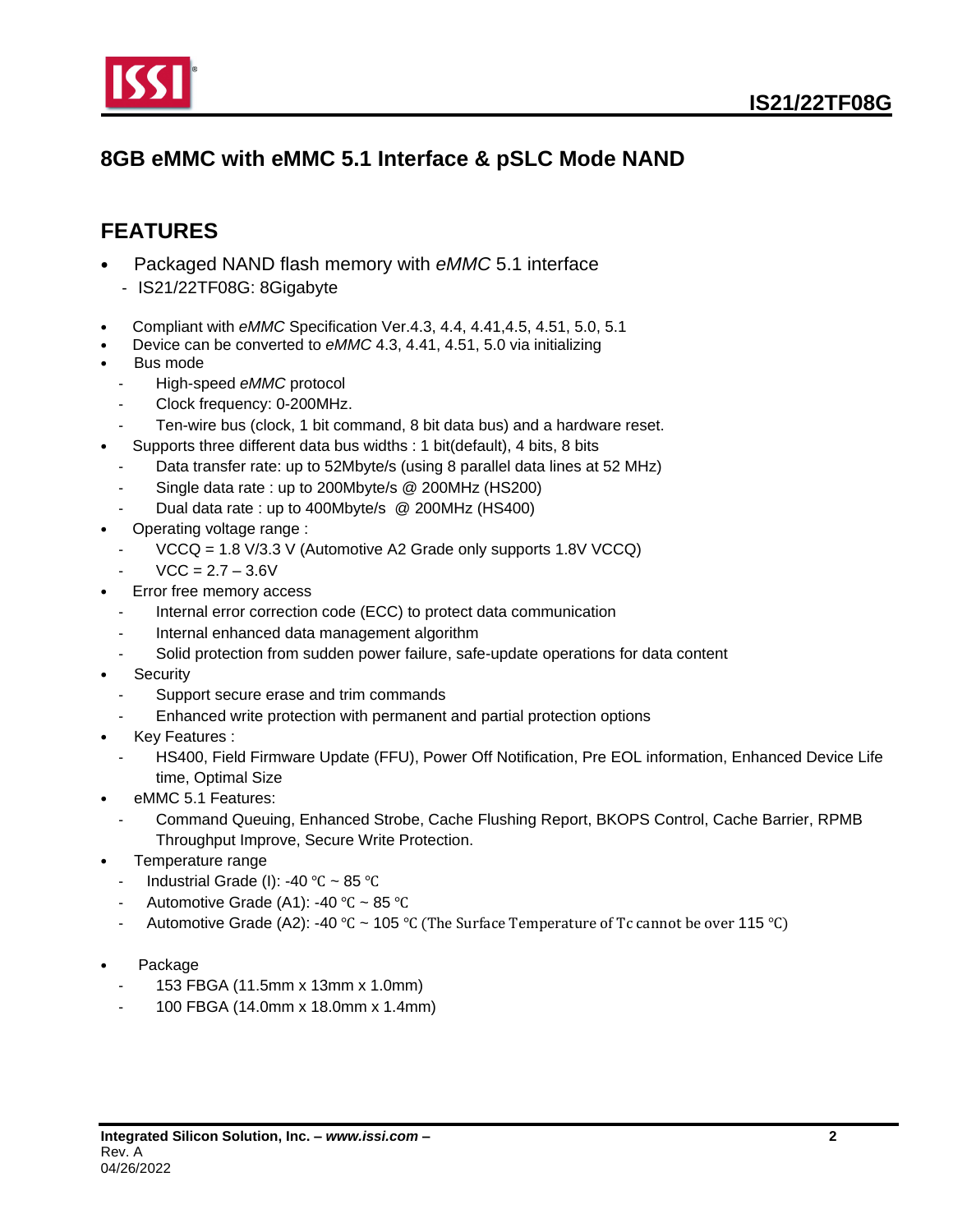

### <span id="page-2-0"></span>**GENERAL DESCRIPTION**

ISSI *eMMC* products follow the JEDEC *eMMC* 5.1 standard. It is ideal for embedded storage solutions for Industrial application and automotive application, which require high performance across a wide range of operating temperatures.

*eMMC* encloses the pSLC Mode NAND and *eMMC* controller inside as one JEDEC standard package, providing a standard interface to the host. The *eMMC* controller directly manages NAND flash, including ECC, wear-leveling, IOPS optimization and read sensing.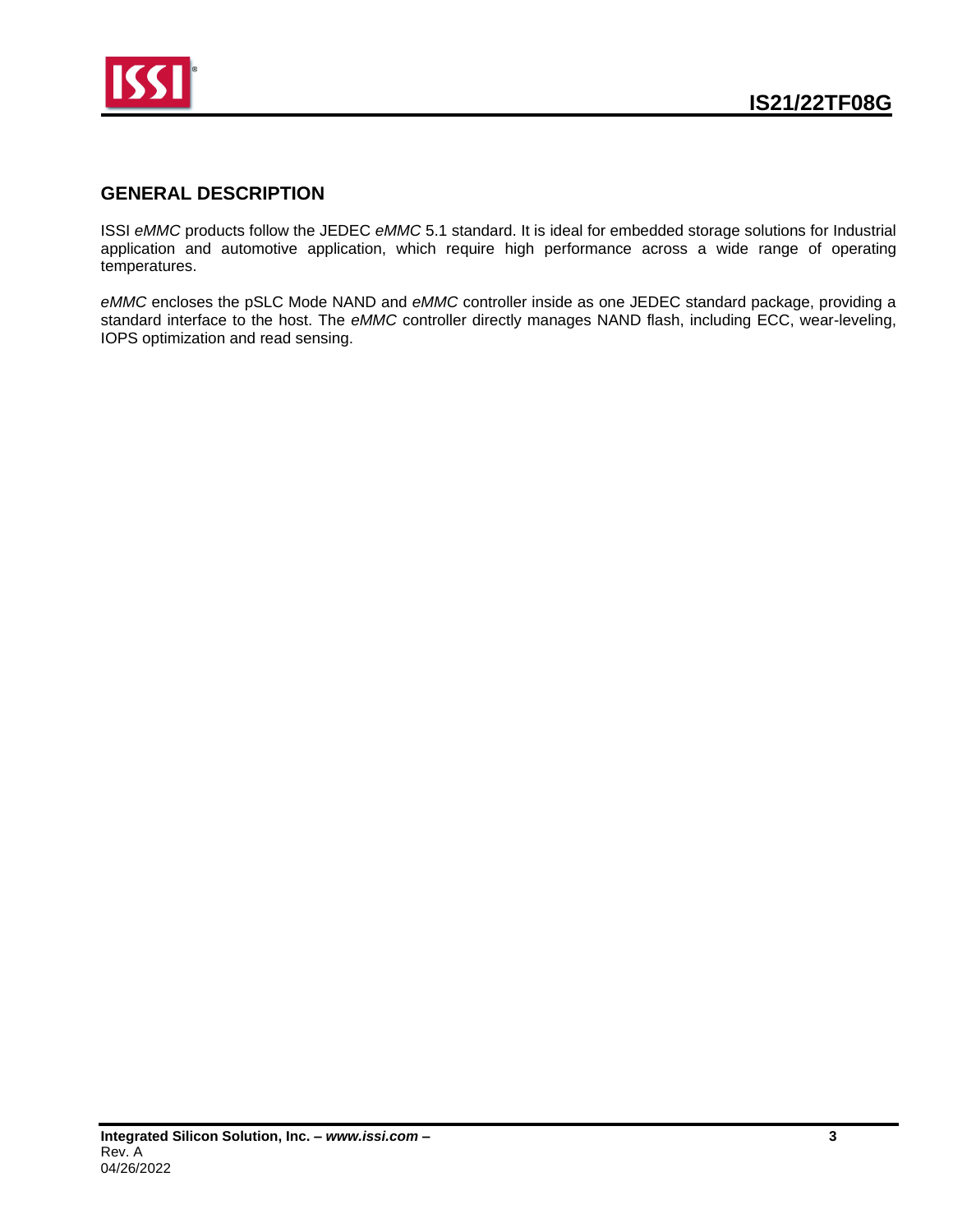

### <span id="page-3-0"></span>**TABLE OF CONTENTS**

| 1 <sub>1</sub> |  |
|----------------|--|
| 1.1            |  |
| $1.2$          |  |
| 1.3            |  |
| 1.4            |  |
| 1.5            |  |
| 1.6            |  |
| 1.7            |  |
| 1.8            |  |
| 2.             |  |
| 3.             |  |
| 4.             |  |
|                |  |
| 5.             |  |
|                |  |
| 5.2            |  |
| 5.3            |  |
| 5.4            |  |
| 6.             |  |
| 7 <sub>1</sub> |  |
| 7.1            |  |
| 7.2            |  |
| 7.3            |  |
| 7.4            |  |
| 8.             |  |
| 8.1            |  |
| 8.2            |  |
| 8.3            |  |
| 8.4            |  |
| 8.5            |  |
| 8.6            |  |
| 8.7            |  |
| 8.8            |  |
|                |  |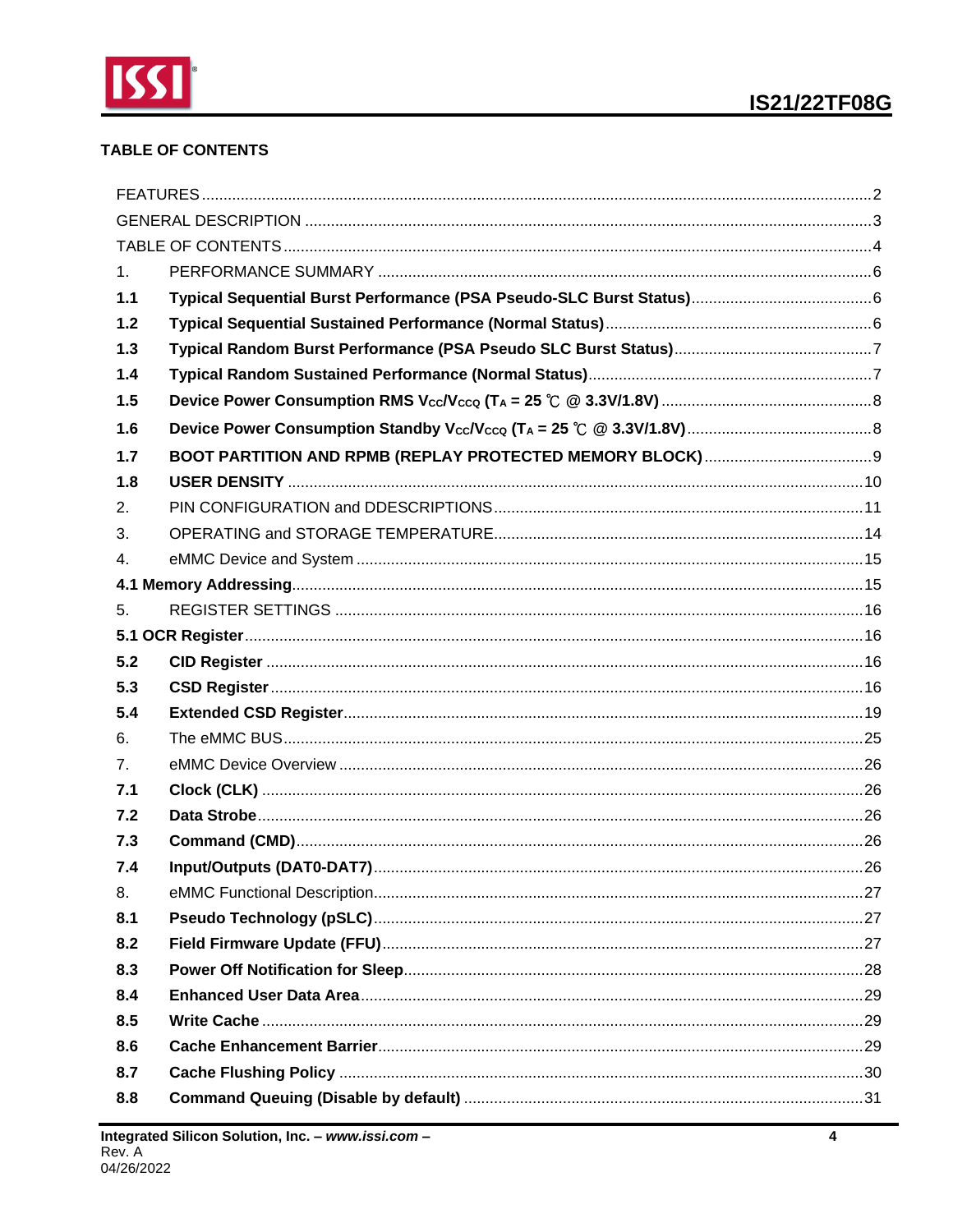

# **IS21/22TF08G**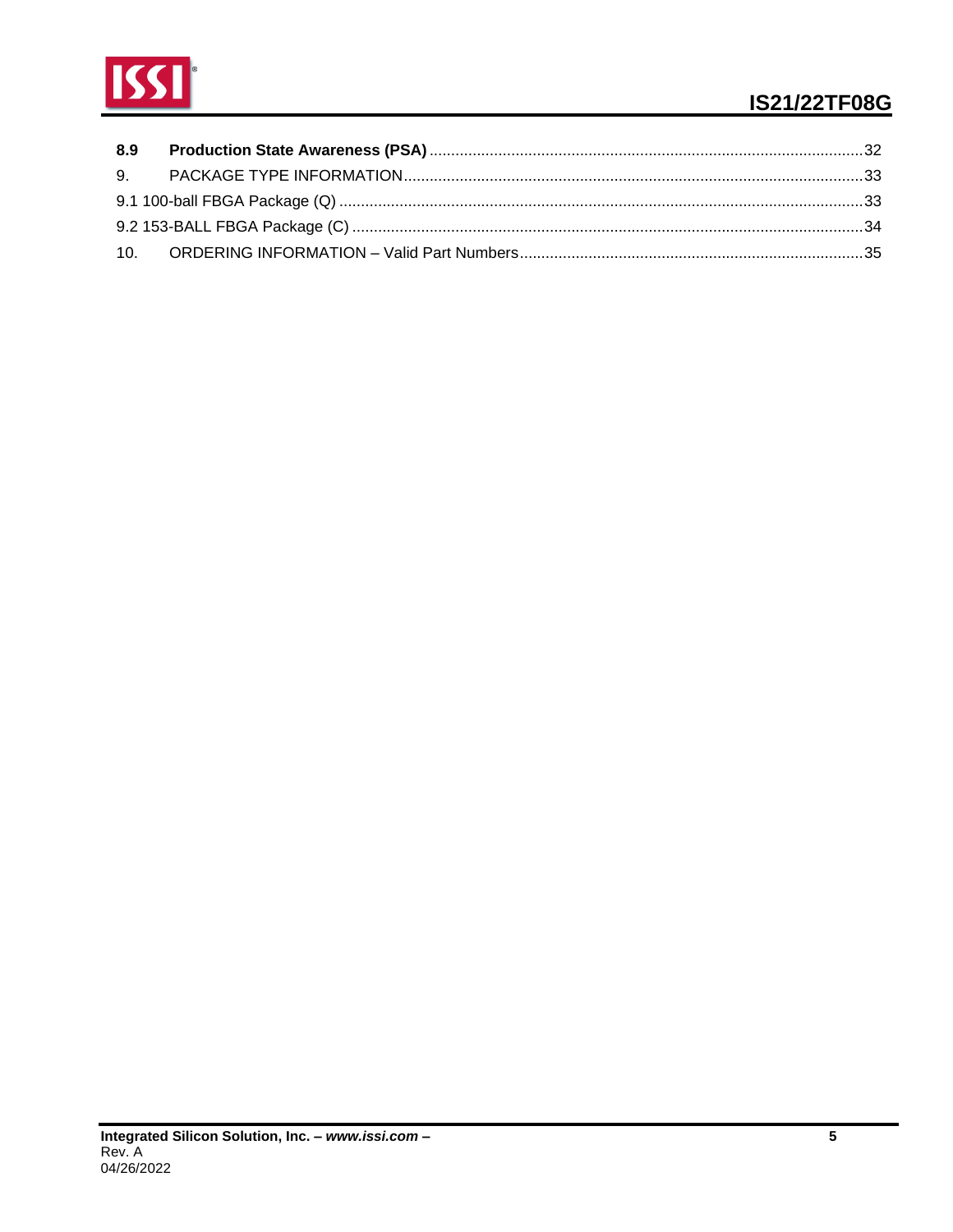

### <span id="page-5-0"></span>**1. PERFORMANCE SUMMARY**

### <span id="page-5-1"></span>**1.1 Typical Sequential Burst Performance (PSA Pseudo-SLC Burst Status)**

| <b>Speed Mode &amp; Operation</b> |                           |       | 8GB | <b>Unit</b> |
|-----------------------------------|---------------------------|-------|-----|-------------|
|                                   | Write                     | Read  | 320 | MB/s        |
| <b>HS400</b>                      | <b>Cache On</b><br>Write  |       | 135 | MB/s        |
|                                   | Write<br><b>Cache Off</b> | Read  | 320 | MB/s        |
|                                   |                           | Write | 130 | MB/s        |
|                                   | Write<br><b>Cache On</b>  | Read  | 175 | MB/s        |
|                                   |                           | Write | 140 | MB/s        |
| <b>HS200</b>                      | Write                     | Read  | 175 | MB/s        |
| <b>Cache Off</b>                  |                           | Write | 120 | MB/s        |

**Notes:**

1. Values for an 8-bit bus width, running ISSI proprietary tool,  $V_{CC}=3.3V$ ,  $V_{CCQ}=1.8V$ .

2. Performance numbers might be subject to changes without notice.

3. The write cache size is 1536KB.

#### **1.2 Typical Sequential Sustained Performance (Normal Status)**

<span id="page-5-2"></span>

| <b>Speed Mode &amp; Operation</b> |                                                |       | 8GB | <b>Unit</b> |
|-----------------------------------|------------------------------------------------|-------|-----|-------------|
|                                   | Write<br>Cache On<br>Write<br><b>Cache Off</b> | Read  | 320 | MB/s        |
|                                   |                                                | Write | 135 | MB/s        |
| <b>HS400</b>                      |                                                | Read  | 320 | MB/s        |
|                                   |                                                | Write | 125 | MB/s        |
|                                   | Write<br>Cache On                              | Read  | 175 | MB/s        |
|                                   |                                                | Write | 135 | MB/s        |
| <b>HS200</b>                      | Write<br><b>Cache Off</b>                      | Read  | 175 | MB/s        |
|                                   |                                                | Write | 120 | MB/s        |

**Notes:**

1. Values for an 8-bit bus width, running HS400 mode,  $V_{CC}=3.3V$ ,  $V_{CCQ}=1.8V$ .

2. Performance numbers might be subject to changes without notice.

3. The write cache size is 1536KB.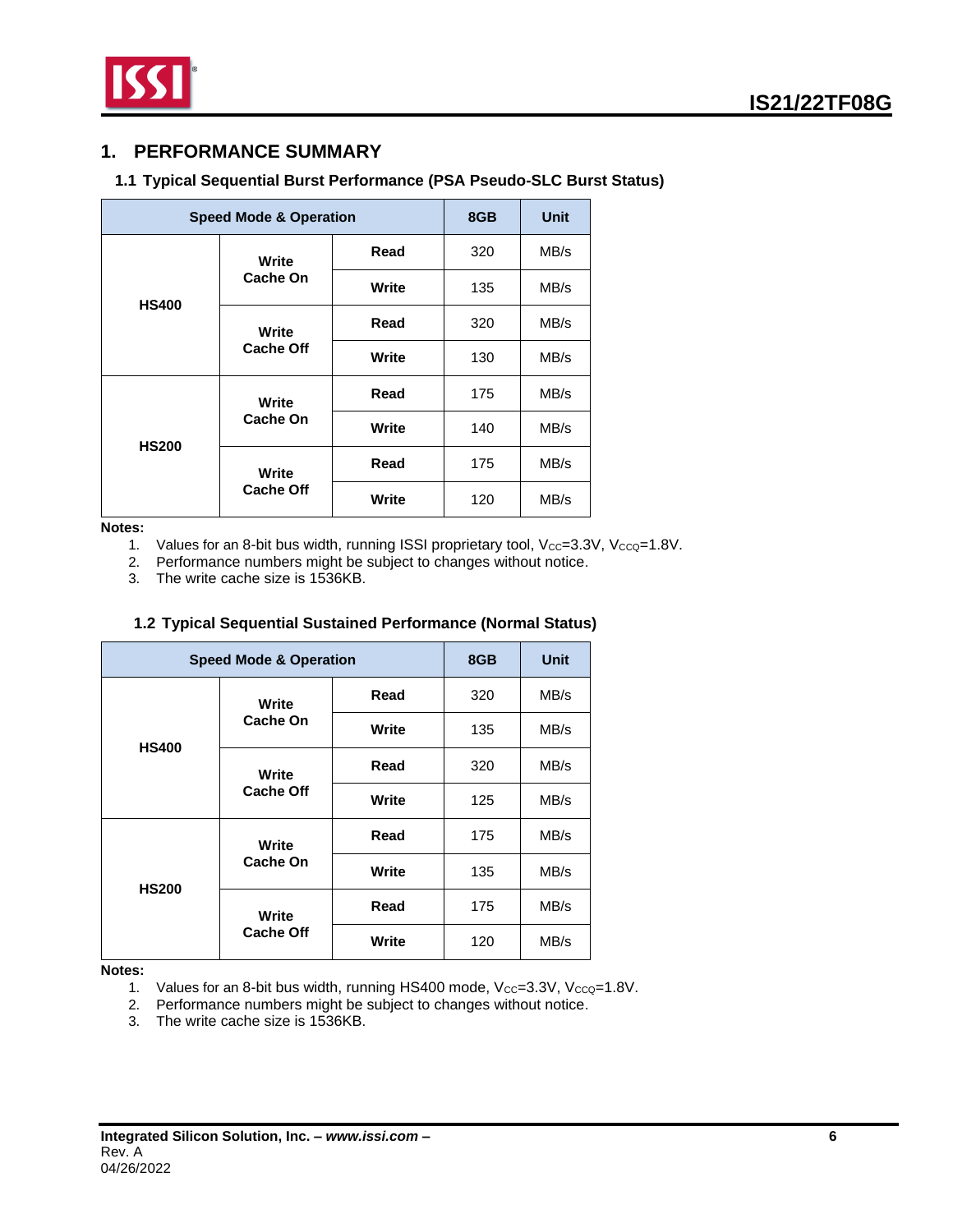

<span id="page-6-0"></span>

| <b>Speed Mode &amp; Operation</b> |                                                                                                  |        | 8GB         | <b>Unit</b> |
|-----------------------------------|--------------------------------------------------------------------------------------------------|--------|-------------|-------------|
|                                   | Read<br>Write<br>Cache On<br>Write<br><b>HS400</b><br>Read<br>Write<br><b>Cache Off</b><br>Write |        | 24,000      | <b>IOPS</b> |
|                                   |                                                                                                  | 28,000 | <b>IOPS</b> |             |
|                                   |                                                                                                  |        | 24,000      | <b>IOPS</b> |
|                                   |                                                                                                  |        | 2,400       | <b>IOPS</b> |
|                                   | Write                                                                                            | Read   | 24,000      | <b>IOPS</b> |
|                                   | Cache On                                                                                         | Write  | 28,000      | <b>IOPS</b> |
| <b>HS200</b>                      | Write                                                                                            | Read   | 24,000      | <b>IOPS</b> |
| <b>Cache Off</b>                  |                                                                                                  | Write  | 2,300       | <b>IOPS</b> |

### **1.3 Typical Random Burst Performance (PSA Pseudo SLC Burst Status)**

**Notes:**

1. Values for an 8-bit bus width, running ISSI proprietary tool,  $V_{CC}=3.3V$ ,  $V_{CCQ}=1.8V$ .

2. Performance numbers might be subject to changes without notice.

3. The write cache size is 1536KB.

<span id="page-6-1"></span>

|              | <b>Speed Mode &amp; Operation</b> |       |        | <b>Unit</b> |
|--------------|-----------------------------------|-------|--------|-------------|
|              | Write<br>Cache On                 | Read  | 24,000 | <b>IOPS</b> |
| <b>HS400</b> |                                   | Write | 28,400 | <b>IOPS</b> |
|              | Write<br><b>Cache Off</b>         | Read  | 24,000 | <b>IOPS</b> |
|              |                                   | Write | 2,400  | <b>IOPS</b> |
|              | Write<br>Cache On                 | Read  | 24,000 | <b>IOPS</b> |
|              |                                   | Write | 28,500 | <b>IOPS</b> |
| <b>HS200</b> | Write<br><b>Cache Off</b>         | Read  | 24,000 | <b>IOPS</b> |
|              |                                   | Write | 2,300  | <b>IOPS</b> |

### **1.4 Typical Random Sustained Performance (Normal Status)**

**Notes:**

1. Values for an 8-bit bus width, running ISSI proprietary tool,  $V_{CC}=3.3V$ ,  $V_{CCQ}=1.8V$ .

2. Performance numbers might be subject to changes without notice.

3. The write cache size is 1536KB.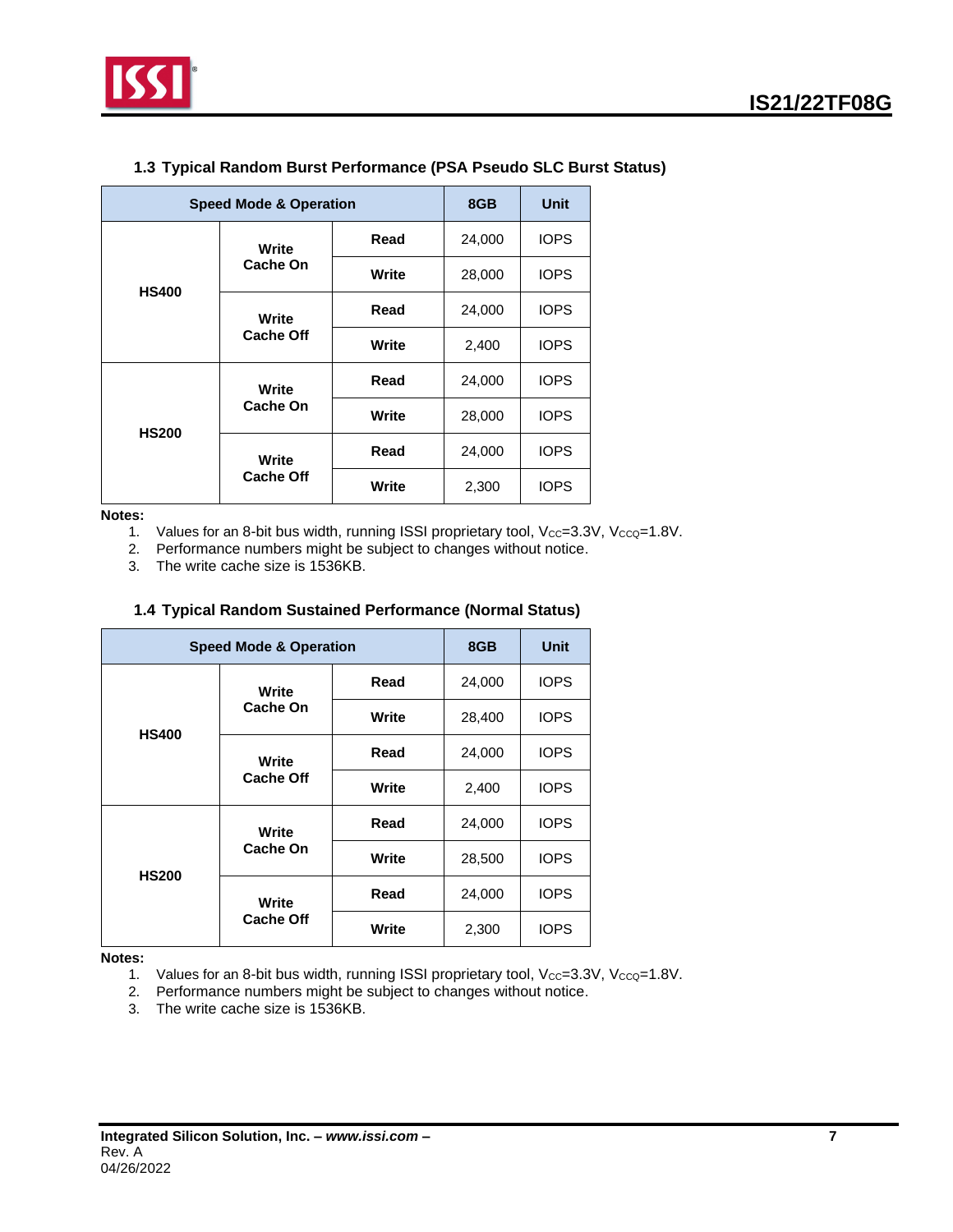

<span id="page-7-0"></span>

| <b>Speed Mode &amp; Operation</b> |       |      | 8GB | <b>Unit</b> |
|-----------------------------------|-------|------|-----|-------------|
|                                   | Read  | Icc  | 55  | mA          |
| <b>HS400</b>                      |       | Icco | 220 | mA          |
|                                   | Write | Icc  | 55  | mA          |
|                                   |       | Icco | 120 | mA          |
|                                   | Read  | Icc  | 40  | mA          |
| <b>HS200</b>                      |       | Icco | 220 | mA          |
|                                   |       | Icc  | 55  | mA          |
|                                   | Write | Icco | 120 | mA          |

#### **1.5 Device Power Consumption RMS**  $V_{CC}V_{CCQ}$  **(T<sub>A</sub> = 25 °C @ 3.3V/1.8V)**

#### **Notes:**

- 1. The measurement for RMS current is done as average RMS current consumption over a period of 100ms.
- 2. Current numbers might be subject to changes without notice.

#### **1.6 Device Power Consumption Standby**  $V_{CC}V_{CCQ}$  **(T<sub>A</sub> = 25 °C @ 3.3V/1.8V)**

<span id="page-7-1"></span>

| <b>Speed Mode &amp; Operation</b> | 8GB                 | Unit |    |
|-----------------------------------|---------------------|------|----|
|                                   | <b>CMD5 Sleep</b>   | 190  | uA |
| <b>HS400</b>                      | <b>Standby Icco</b> | 240  | uA |
|                                   | <b>Standby Icc</b>  | 30   | uA |
|                                   | <b>CMD5 Sleep</b>   | 190  | uA |
| <b>HS200</b>                      | <b>Standby Icco</b> | 240  | uA |
|                                   | <b>Standby Icc</b>  | 30   | uA |

#### **Notes:**

- 1. The current is measured at  $V_{CC} = 3.3V + 5\%$ ,  $V_{CCQ} = 1.8V + 5\%$ , 8-bit bus width without clock frequency..
- 2. Current numbers might be subject to changes without notice.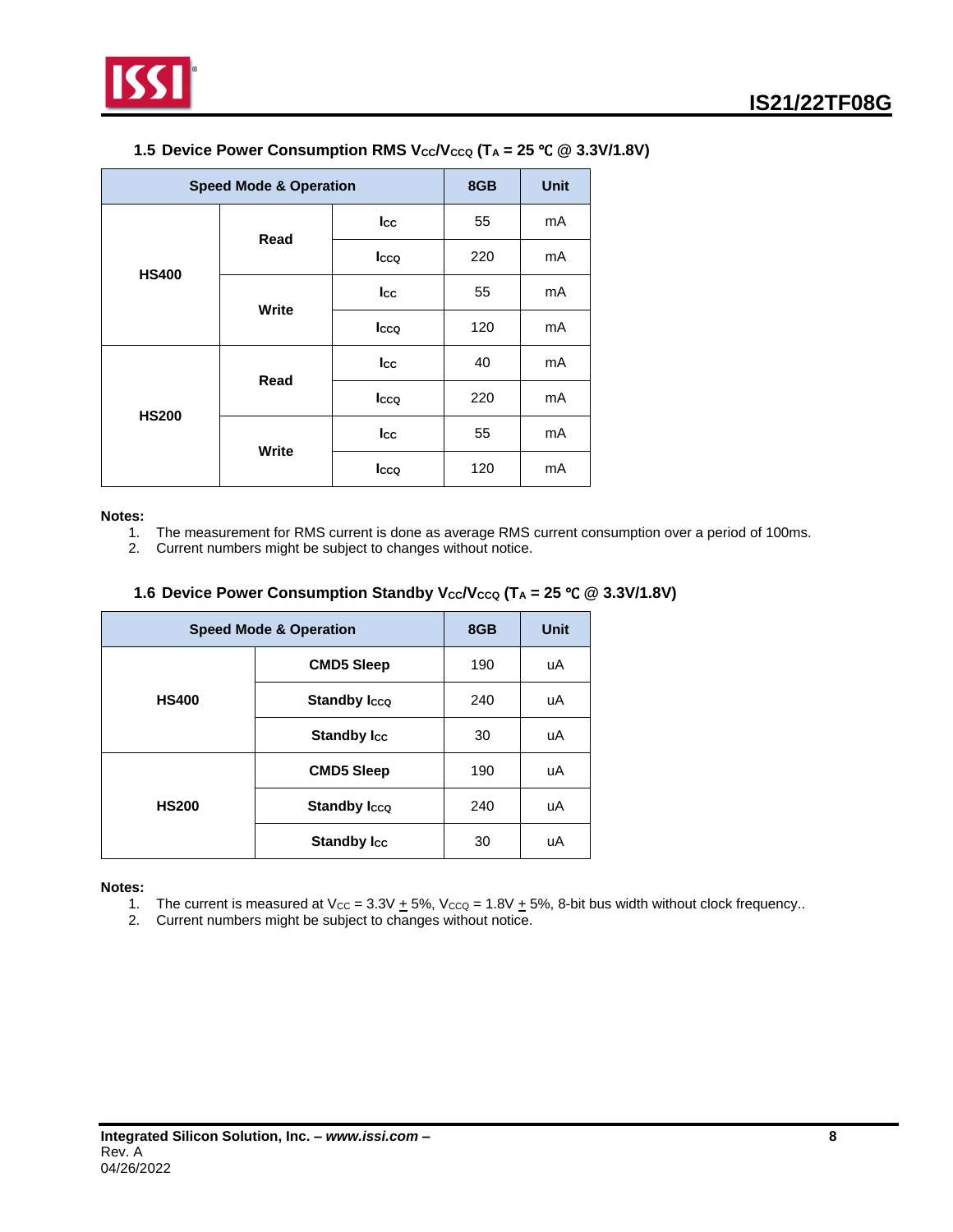

### <span id="page-8-0"></span>**1.7 BOOT PARTITION AND RPMB (REPLAY PROTECTED MEMORY BLOCK)**

| <b>Option</b> | <b>Boot partition 1</b> | <b>Boot partition 2</b> | <b>RPMB</b> |
|---------------|-------------------------|-------------------------|-------------|
| u             | 4,096 KB                | 4,096 KB                | 4,096 KB    |
| В             | 16,384 KB               | 16,384 KB               | 4,096 KB    |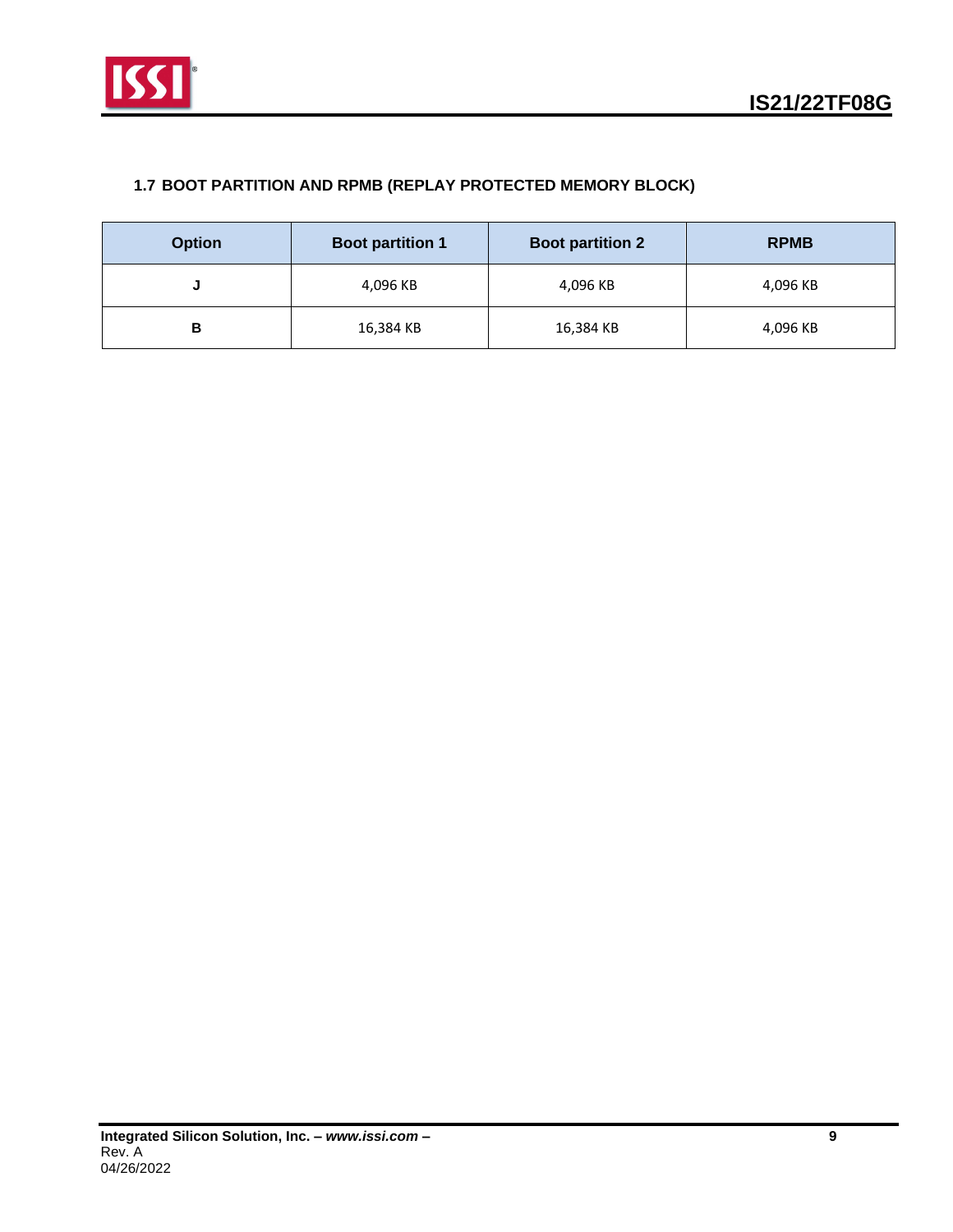

### **1.8 USER DENSITY**

<span id="page-9-0"></span>Total user density depends on device type (Flash Mode).

| <b>Part Number</b>  | <b>Capacity</b> | <b>Flash Mode</b> | <b>User Density Size</b> |
|---------------------|-----------------|-------------------|--------------------------|
| <b>IS/2122TF08G</b> | 8GB             | pSLC              | 7,817,134,080 Bytes      |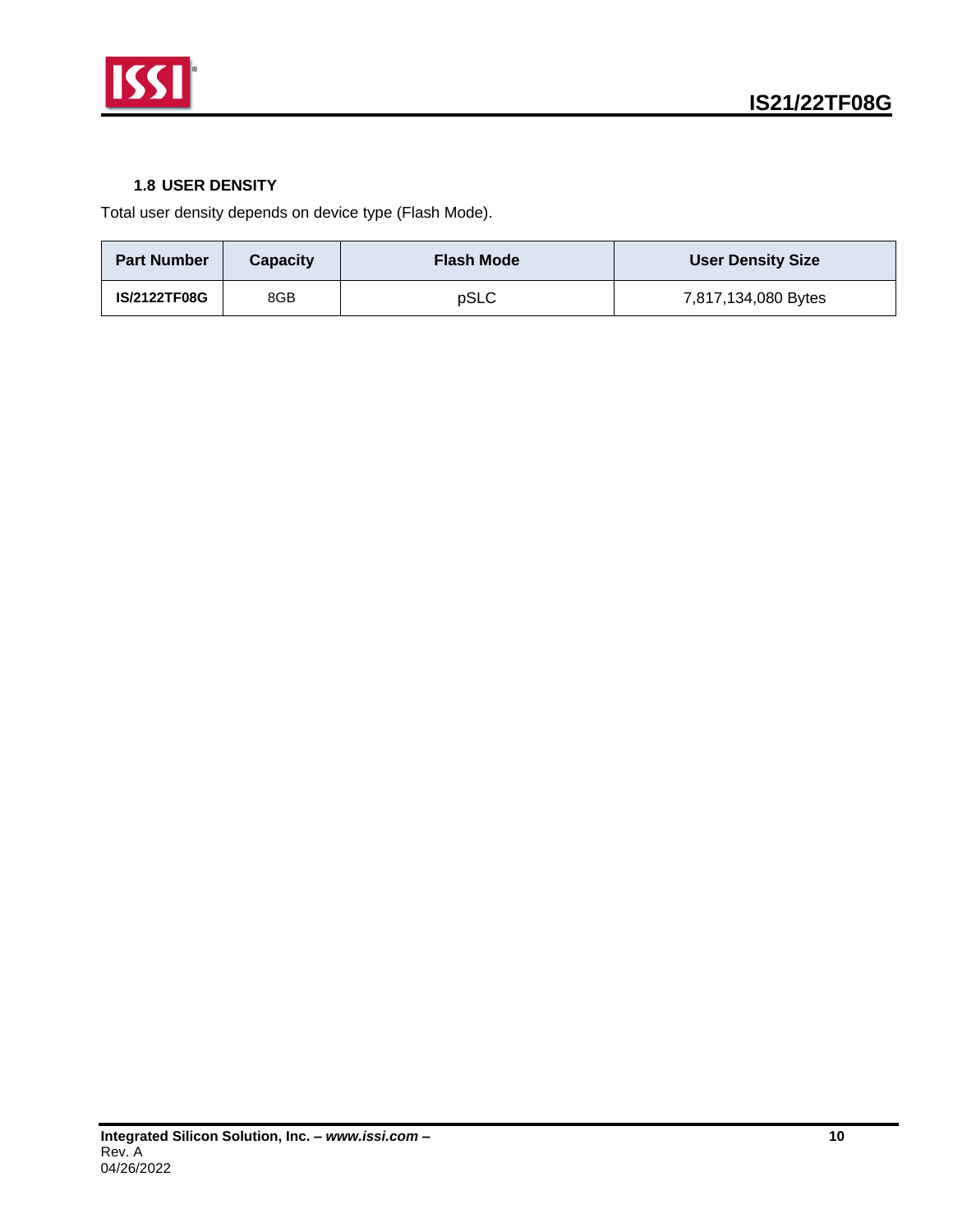

### <span id="page-10-0"></span>**2. PIN CONFIGURATION and DDESCRIPTIONS**



1. H5 (DS), A6 (VSS) and J5 (VSS) can be left floating if HS400 mode is not used.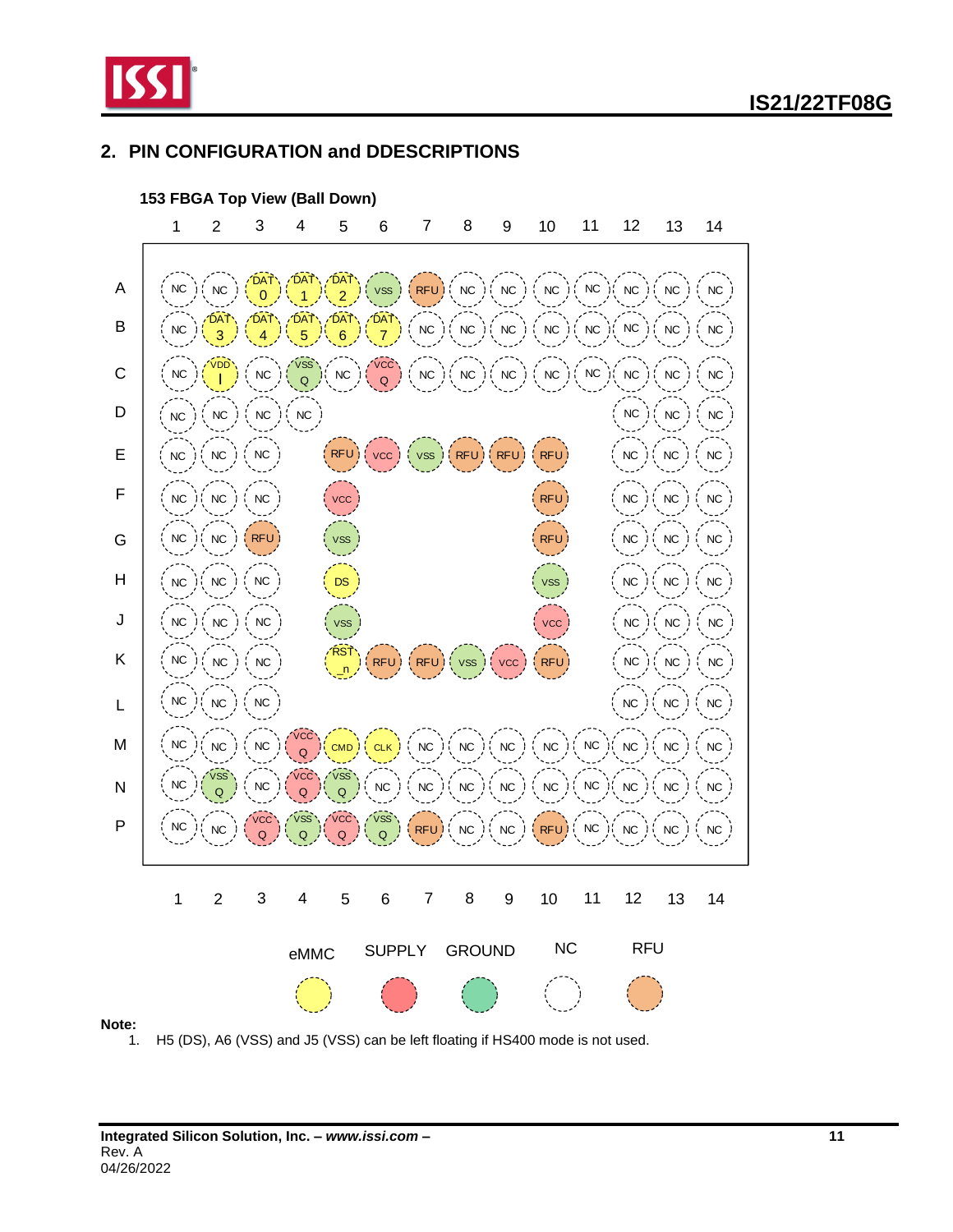

### **100 FBGA Top View (Ball Down)**



#### **Note:**

1. K5 (DS) and J5 (VSS) can be left floating if HS400 mode is not used.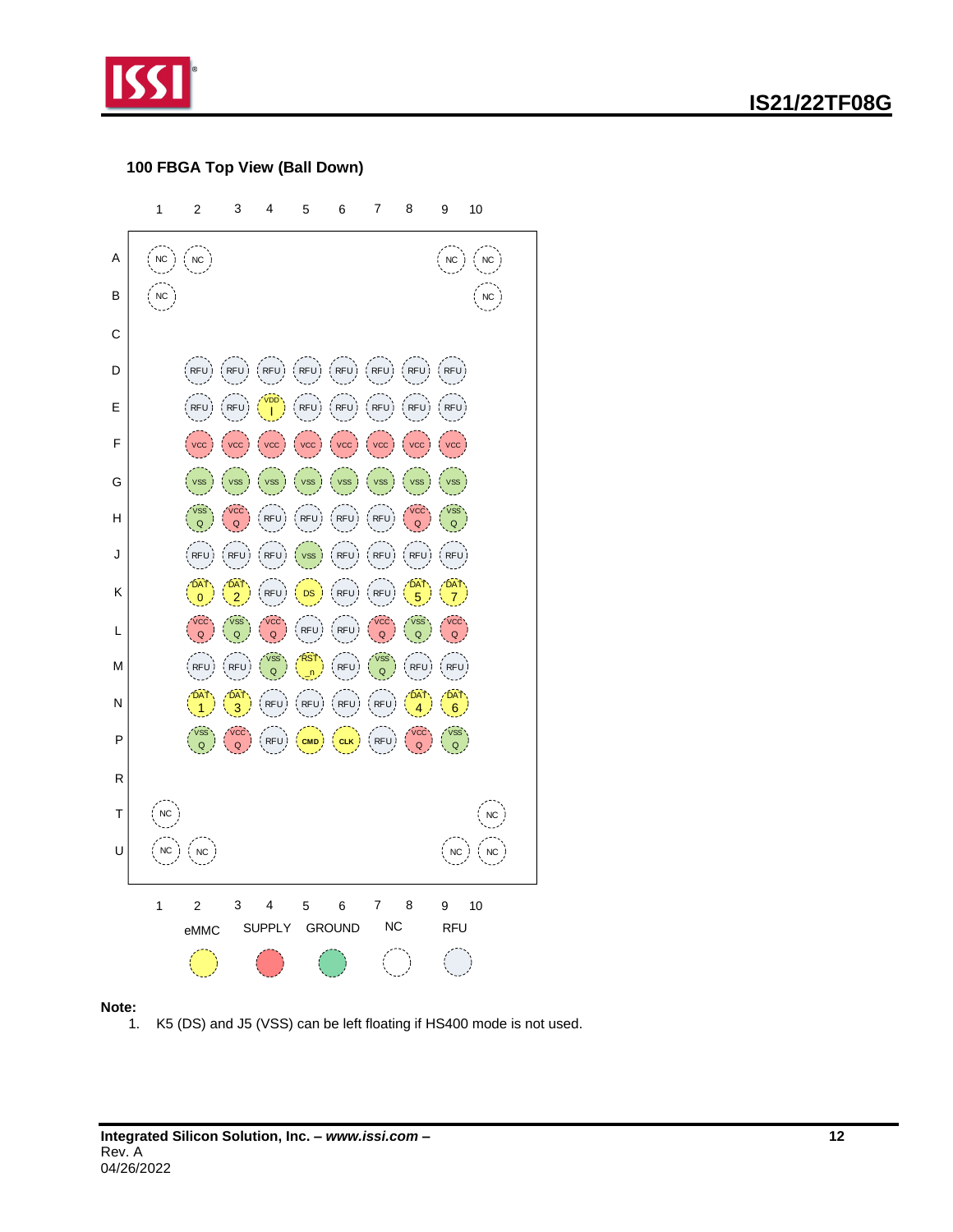

### **PIN DESCRIPTIONS**

| <b>Pin Name</b>    | <b>Description</b>                                                                    |
|--------------------|---------------------------------------------------------------------------------------|
| <b>CLK</b>         | Clock Signal                                                                          |
| DAT0~DAT7 Data Bus |                                                                                       |
| <b>CMD</b>         | <b>Command Signal</b>                                                                 |
| RST#               | Hardware Reset Signal                                                                 |
| <b>DS</b>          | Data Strobe Signal, used in HS400 mode.                                               |
| <b>VDDI</b>        | Connect capacitor from VDDI to GND for stabilize internal power.                      |
| VCC                | Supply voltage for controller and Flash memory power.                                 |
| <b>VCCQ</b>        | Supply voltage for controller and Flash memory I/O power.                             |
| <b>VSS</b>         | Supply voltage ground for controller and Flash memory. Can be short with VSSQ.        |
| VSSQ               | Supply voltage ground for controller and Flash memory I/O. Can be short with<br>VSSQ. |
| <b>RFU</b>         | Reserved For Future Use. Left it floating for future use.                             |
| <b>NC</b>          | In eMMC chip is no connect. Left it floating.                                         |
| Note:              |                                                                                       |

1. I: input; O: output; PP: push-pull; OD: open-drain; NC: Not connected (or logical high); S: power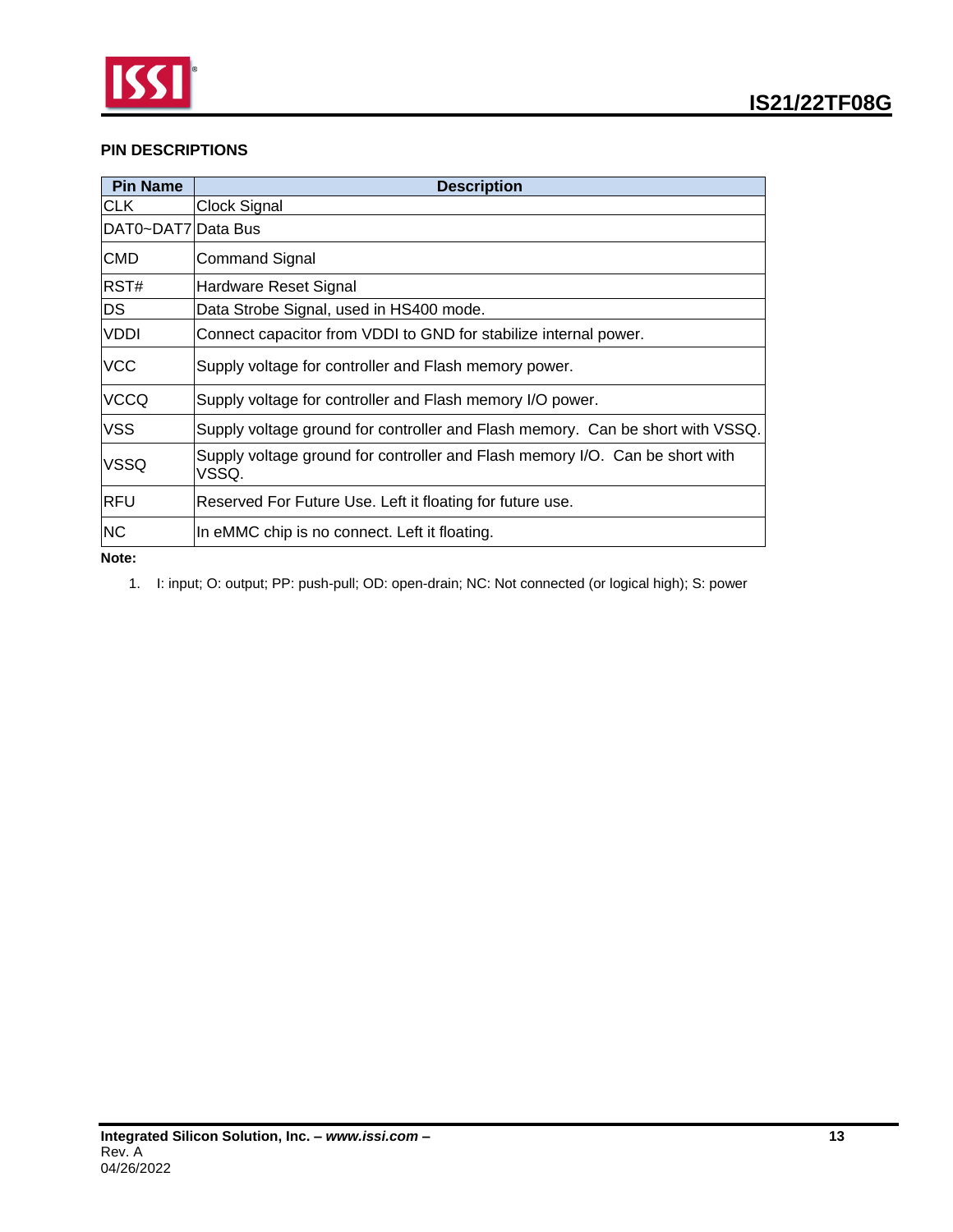

## <span id="page-13-0"></span>**3. OPERATING and STORAGE TEMPERATURE**

| Grade      | <b>Condition</b>                                             | <b>Temperature</b> |
|------------|--------------------------------------------------------------|--------------------|
|            | Minimum and Maximum Ambient Temperature (1)                  | -40 °C to 85 °C    |
| Industrial | Maximum Case Temperature (1)                                 | 95 $\degree$ C     |
|            | Minimum and Maximum Non-operating Temperature <sup>(2)</sup> | $-40$ °C to 85 °C  |
|            | Minimum and Maximum Ambient Temperature (1)                  | $-40$ °C to 85 °C  |
| Auto (A1)  | Maximum Case Temperature (1)                                 | 95 $\degree$ C     |
|            | Minimum and Maximum Non-operating Temperature <sup>(2)</sup> | $-40$ °C to 85 °C  |
|            | Minimum and Maximum Ambient Temperature (1)                  | -40 °C to 105 °C   |
| Auto (A2)  | Maximum Case Temperature (1)                                 | 115 °C             |
|            | Minimum and Maximum Non-operating Temperature <sup>(2)</sup> | -40 °C to 105 °C   |

#### **Notes:**

- 1. To achieve optimized and performance, case temperature should not exceed maximum ambient operating temperature.
- 2. After being soldered onto PCBA.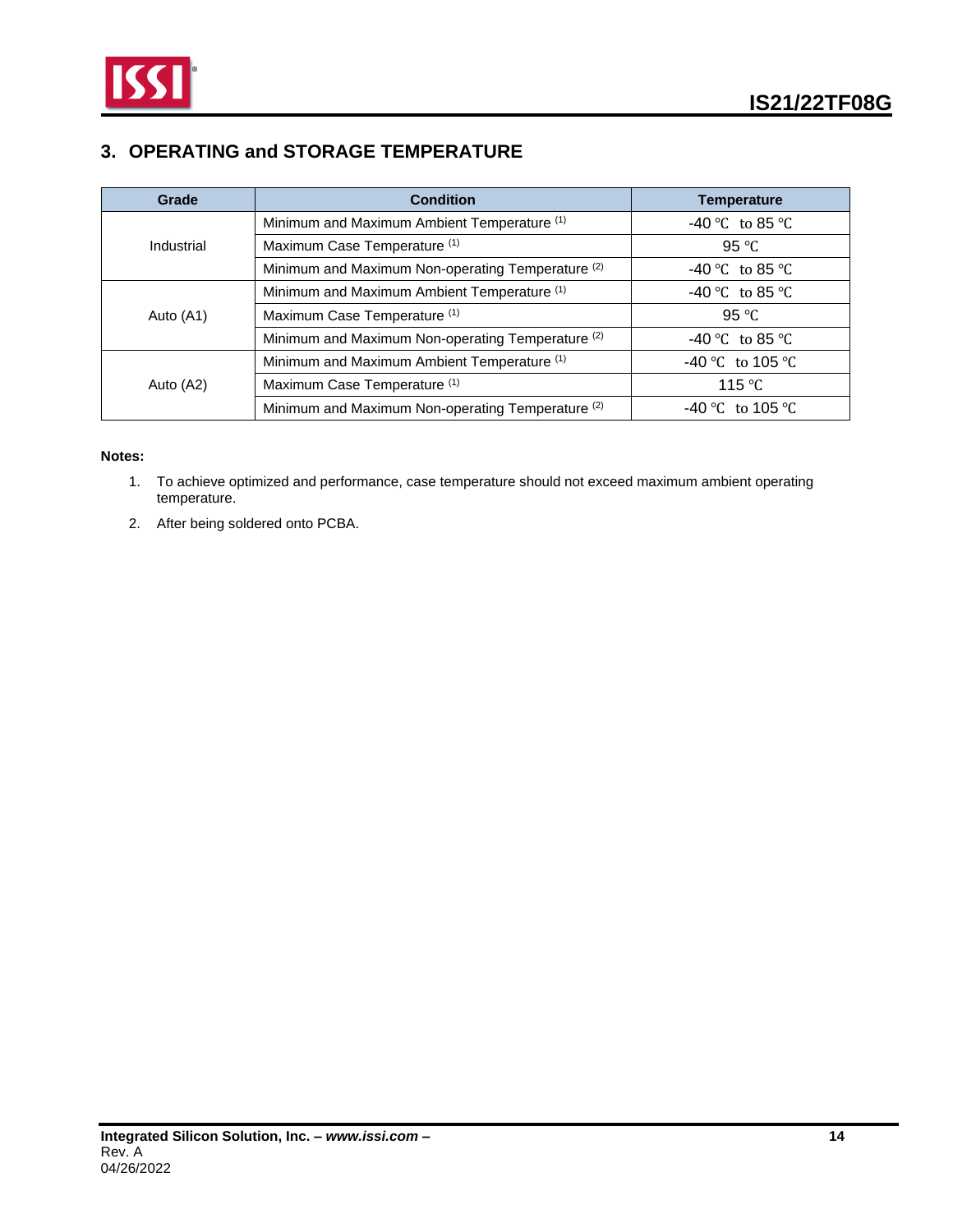

### <span id="page-14-0"></span>**4. eMMC Device and System**

*eMMC* consists of a single chip MMC controller and NAND flash memory module. The micro-controller interfaces with a host system allowing data to be written to and read from the NAND flash memory module. The controller allows the host to be independent from details of erasing and programming the flash memory.



**Figure 4.1 eMMC System Overview**

### <span id="page-14-1"></span>**4.1 Memory Addressing**

Previous implementations of the *eMMC* specification are following byte addressing with 32-bit field. This addressing mechanism permitted for *eMMC* densities up to and including 2 GB.

To support larger density, the addressing mechanism was update to support sector addresses (512 B sectors). The sector addresses shall be used for all devices with capacity larger than 2 GB.

To determine the addressing mode, use the host should read bit [30:29] in the OCR register.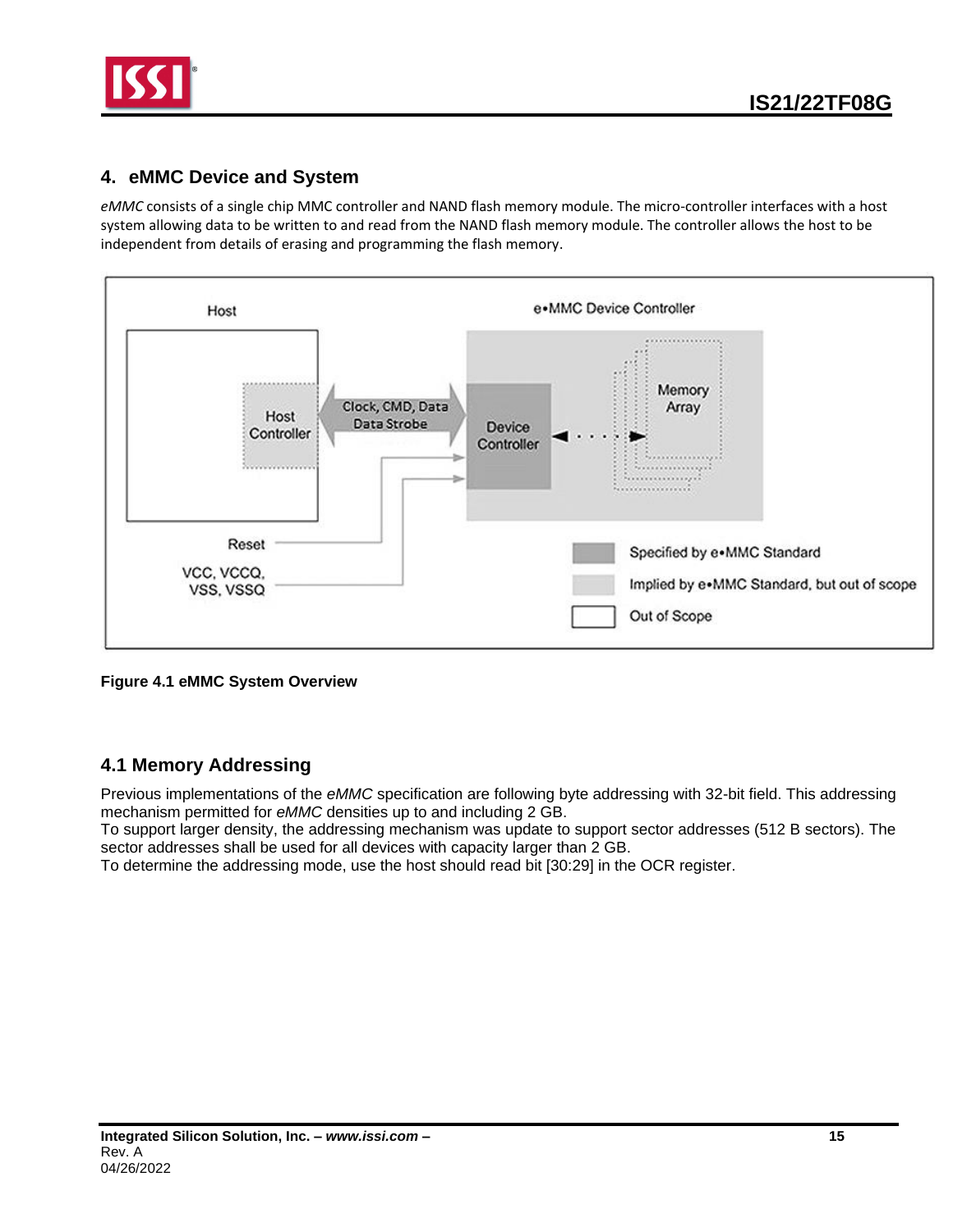

# <span id="page-15-0"></span>**5. REGISTER SETTINGS**

Within the Device interface six registers are defined: OCR, CID, CSD, EXT\_CSD, RCA and DSR. These can be accessed only by corresponding commands (see Section 6.10 of JESD84-B51).

### **5.1 OCR Register**

<span id="page-15-1"></span>The 32-bit operation conditions register (OCR) stores the VDD voltage profile of the Device and the access mode indication. In addition, this register includes a status information bit. This status bit is set if the Device power up procedure has been finished. The OCR register shall be implemented by all Devices.

### **Table 5.1 OCR Register**

| <b>VCCQ Voltage Window</b>        | <b>Width (Bits)</b> | <b>OCR Bit</b> | <b>OCR Value</b>   |
|-----------------------------------|---------------------|----------------|--------------------|
| Device power up status bit (busy) |                     | $[31]$         | Note 1             |
| Access Mode                       |                     | [30:29]        | 10b (sector mode)  |
| Reserved                          | 5                   | [28:24]        | 00000 <sub>b</sub> |
| $VCCQ: 2.7 - 3.6V$                | 9                   | [23:15]        | 1 1111 1111b       |
| $VCCQ: 2.0 - 2.6V$                |                     | [14:8]         | 000 0000b          |
| VCCQ: 1.7 - 1.95V                 |                     |                | 1b                 |
| Reserved                          |                     | [6:0]          | 000 0000b          |

**Note:**

1. This bit is set to LOW if the device has not finished the power up routine.

### <span id="page-15-2"></span>**5.2CID Register**

The Card Identification (CID) register is 128 bits wide. It contains the Device identification information used during the Device identification phase (*eMMC* protocol).

#### **Table 5.2 CID Register**

| <b>Name</b>                  | <b>Field</b> |     | <b>Width</b><br>(Bits) | <b>CID Bits</b> | <b>CID Value</b>     |
|------------------------------|--------------|-----|------------------------|-----------------|----------------------|
| Manufacturer ID              | <b>MID</b>   |     | 8                      | [127:120]       | 9Dh                  |
| Reserved                     |              |     | 6                      | [119:114]       | 0h                   |
| Device/BGA                   | <b>CBX</b>   |     | 2                      | [113:112]       | 1 <sub>h</sub>       |
| OEM/application ID           | <b>OID</b>   |     | 8                      | [111:104]       | 1 <sub>h</sub>       |
| Product name                 | <b>PNM</b>   | 8GB | 48                     | [103:56]        | <b>IS008G</b>        |
| <b>Product Revision</b>      | <b>PRV</b>   |     | 8                      | [55:48]         | 51h                  |
| <b>Product Serial Number</b> | <b>PSN</b>   |     | 32                     | [47:16]         | Random by Production |
| <b>Manufacturing Date</b>    | <b>MDT</b>   |     | 8                      | [15:8]          | Month, Year          |
| <b>CRC7 Checksum</b>         | <b>CRC</b>   |     | 7                      | [7:1]           | (1)                  |
| Not used, always "1"         |              |     |                        | [0]             | 1h                   |

**Note:**

1. The description is same as *e.MMC* ™ JEDEC standard.

## <span id="page-15-3"></span>**5.3CSD Register**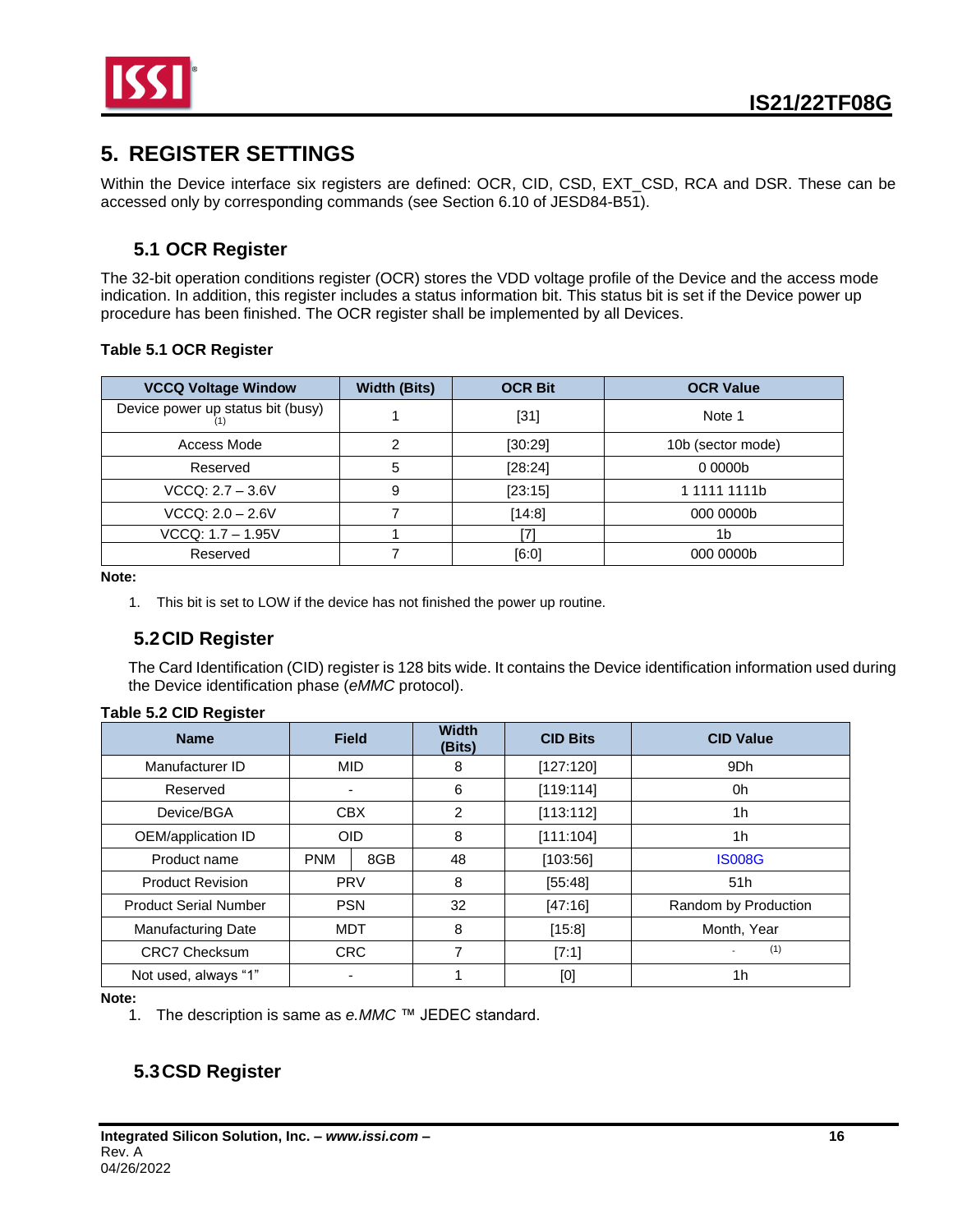

The Card-Specific Data (CSD) register provides information on how to access the contents stored in *eMMC*. The CSD registers are used to define the error correction type, maximum data access time, data transfer speed, data format…etc. For details, refer to section 7.3 of the JEDEC Standard Specification No.JESD84-B51.

### **Table 5.3 CSD Register**

| <b>Name</b>                                                   | <b>Field</b>             | <b>Width</b>   | Cell<br><b>Type</b> | CSD-<br>slice | <b>Value</b>    |
|---------------------------------------------------------------|--------------------------|----------------|---------------------|---------------|-----------------|
| <b>CSD</b> structure                                          | CSD_STRUCTURE            | $\overline{2}$ | $\mathsf{R}$        | [127:126]     | 3h              |
| System specification version                                  | SPEC_VERS                | $\overline{4}$ | $\overline{R}$      | [125:122]     | 4h              |
| Reserved                                                      |                          | $\overline{2}$ | $\overline{R}$      | [121:120]     | 0h              |
| Data read access-time 1                                       | <b>TAAC</b>              | 8              | $\mathsf{R}$        | [119:112]     | 4Fh             |
| Data read access-time 2 in<br><b>CLK</b><br>cycles (NSAC*100) | <b>NSAC</b>              | 8              | $\mathsf{R}$        | [111:104]     | 1 <sub>h</sub>  |
| Max. bus clock frequency                                      | <b>TRAN SPEED</b>        | 8              | $\mathsf{R}$        | [103:96]      | 32h             |
| Device command classes                                        | CCC                      | 12             | $\overline{R}$      | [95:84]       | 8F5h            |
| Max. read data block length                                   | <b>READ BL LEN</b>       | $\overline{4}$ | $\overline{R}$      | [83:80]       | 9h              |
| Partial blocks for read<br>allowed                            | READ_BL_PARTIAL          | 1              | $\mathsf{R}$        | [79:79]       | 0h              |
| Write block misalignment                                      | WRITE_BLK_MISALIGN       | 1              | $\mathsf{R}$        | [78:78]       | 0h              |
| Read block misalignment                                       | <b>READ BLK MISALIGN</b> | $\mathbf 1$    | $\overline{R}$      | [77:77]       | 0h              |
| DSR implemented                                               | DSR IMP                  | 1              | ${\sf R}$           | [76:76]       | 0h              |
| Reserved                                                      |                          | $\overline{2}$ | $\overline{R}$      | [75:74]       | 0h              |
| Device size                                                   | C SIZE                   | 12             | $\overline{R}$      | [73:62]       | FFFh            |
| Max. read current @ VDD<br>min                                | VDD R CURR MIN           | 3              | $\overline{R}$      | [61:59]       | 7h              |
| Max. read current @ VDD<br>max                                | VDD R CURR MAX           | 3              | $\mathsf{R}$        | [58:56]       | 7 <sub>h</sub>  |
| Max. write current @ VDD<br>min                               | VDD W CURR MIN           | 3              | $\mathsf{R}$        | [55:53]       | 7h              |
| Max, write current @ VDD<br>max                               | VDD W CURR MAX           | 3              | $\mathsf{R}$        | [52:50]       | 7h              |
| Device size multiplier                                        | C SIZE MULT              | 3              | $\mathsf{R}$        | [49:47]       | 7h              |
| Erase group size                                              | <b>ERASE GRP SIZE</b>    | $\overline{5}$ | $\overline{R}$      | [46:42]       | 1Fh             |
| Erase group size multiplier                                   | ERASE_GRP_MULT           | $\overline{5}$ | $\overline{R}$      | [41:37]       | 1Fh             |
| Write protect group size                                      | <b>WP GRP SIZE</b>       | $\overline{5}$ | $\overline{R}$      | [36:32]       | 0Fh             |
| Write protect group enable                                    | WP_GRP_ENABLE            | $\mathbf 1$    | $\overline{R}$      | [31:31]       | 1 <sub>h</sub>  |
| Manufacturer default ECC                                      | <b>DEFAULT ECC</b>       | $\overline{2}$ | $\overline{R}$      | [30:29]       | 0h              |
| Write speed factor                                            | <b>R2W FACTOR</b>        | $\overline{3}$ | $\overline{R}$      | [28:26]       | $\overline{2h}$ |
| Max. write data block length                                  | <b>WRITE BL LEN</b>      | $\overline{4}$ | $\overline{R}$      | [25:22]       | 9h              |
| Partial blocks for write<br>allowed                           | WRITE BL PARTIAL         | 1              | $\mathsf{R}$        | [21:21]       | 0h              |
| Reserved                                                      |                          | $\overline{4}$ | $\mathsf{R}$        | [20:17]       | 0h              |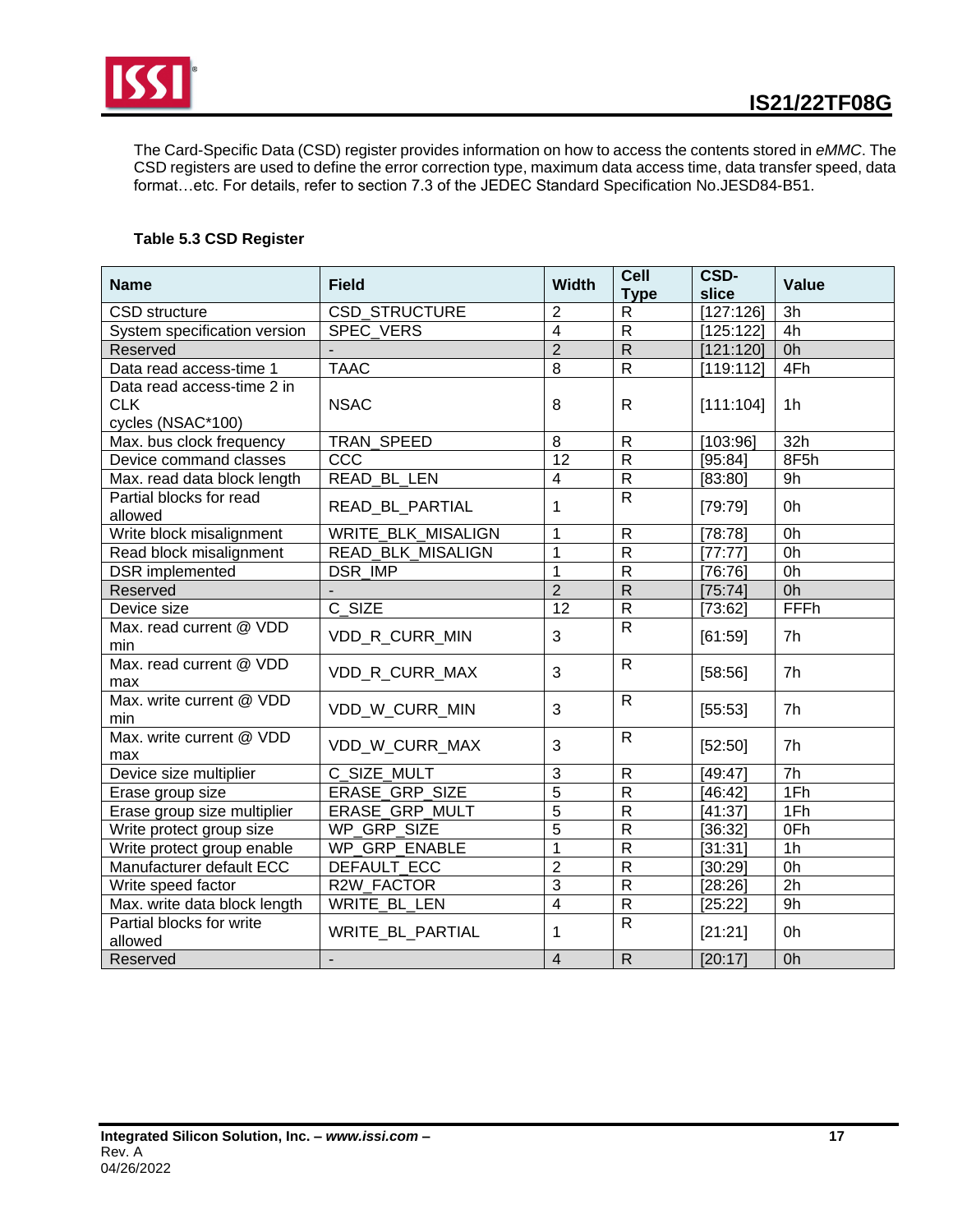

| <b>Name</b>                       | <b>Field</b>       | <b>Width</b> | <b>Cell</b><br><b>Type</b> | CSD-<br>slice | <b>Value</b>   |
|-----------------------------------|--------------------|--------------|----------------------------|---------------|----------------|
| Content protection<br>application | CONTENT PROT APP   |              | R                          | [16:16]       | 0h             |
| File format group                 | FILE FORMAT GRP    |              | R/W                        | [15:15]       | 0h             |
| Copy flag (OTP)                   | <b>COPY</b>        |              | R/W                        | [14:14]       | 0h             |
| Permanent write protection        | PERM_WRITE_PROTECT |              | R/W                        | [13:13]       | 0h             |
| Temporary write protection        | TMP WRITE PROTECT  |              | R/W/E                      | [12:12]       | 0h             |
| File format                       | FILE FORMAT        | 2            | R/W                        | [11:10]       | 0h             |
| ECC code                          | <b>ECC</b>         | 2            | R/W/E                      | [9:8]         | 0h             |
| <b>CRC</b>                        | <b>CRC</b>         |              | R/W/E                      | [7:1]         | 2Eh            |
| Not used, always'1'               |                    |              |                            | [0:0]         | 1 <sub>h</sub> |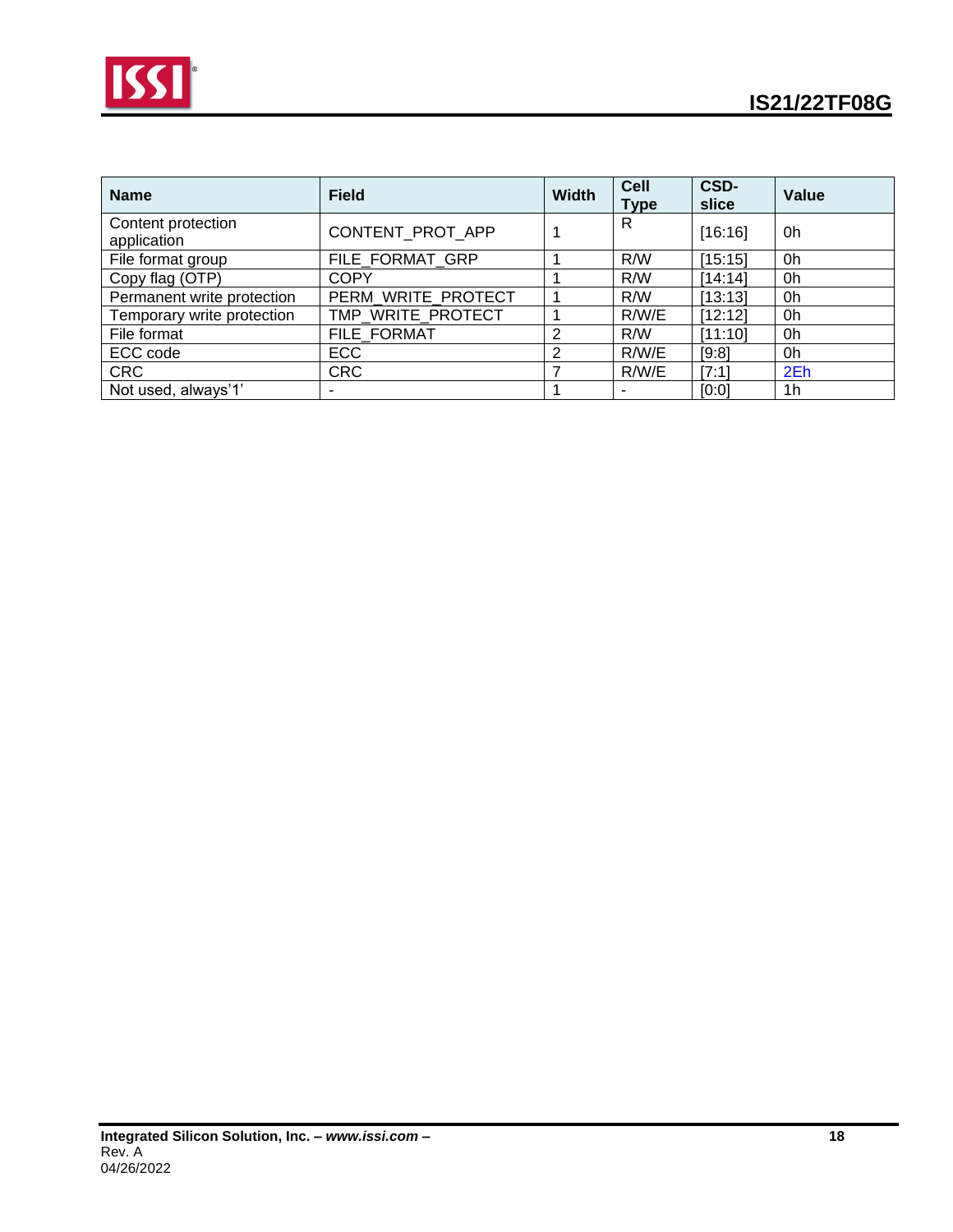

## <span id="page-18-0"></span>**5.4Extended CSD Register**

The Extended CSD register defines the Device properties and selected modes. It is 512 bytes long. The most significant 320 bytes are the Properties segment, which defines the Device capabilities and cannot be modified by the host. The lower 192 bytes are the Modes segment, which defines the configuration the Device is working in. These modes can be changed by the host by means of the SWITCH command.

|  | <b>Table 5.4 ECSD Register</b> |
|--|--------------------------------|
|  |                                |

| <b>Name</b>                                  | <b>Field</b>                                             | <b>Size</b><br>(Bytes) | <b>CSD-slice</b> | Value          |
|----------------------------------------------|----------------------------------------------------------|------------------------|------------------|----------------|
| <b>Properties Segment</b>                    |                                                          |                        |                  |                |
| Reserved                                     |                                                          | 6                      | [511:506]        | 0h             |
| <b>Extended Security Commands</b><br>Error   | <b>EXT SECURITY ERR</b>                                  | 1                      | [505]            | 0h             |
| <b>Supported Command Sets</b>                | S CMD SET                                                | 1                      | [504]            | 1 <sub>h</sub> |
| <b>HPI</b> features                          | <b>HPI FEATURES</b>                                      | 1                      | [503]            | 1 <sub>h</sub> |
| <b>Background operations support</b>         | <b>BKOPS_SUPPORT</b>                                     | 1                      | [502]            | 1 <sub>h</sub> |
| Max packed read commands                     | MAX_PACKED_READS                                         | 1                      | [501]            | 20h            |
| Max packed write commands                    | MAX PACKED WRITES                                        | 1                      | [500]            | 20h            |
| Data Tag Support                             | DATA_TAG_SUPPORT                                         | 1                      | [499]            | 1 <sub>h</sub> |
| <b>Tag Unit Size</b>                         | TAG UNIT SIZE                                            | 1                      | [498]            | 3h             |
| <b>Tag Resources Size</b>                    | TAG RES SIZE                                             | $\mathbf{1}$           | [497]            | 0h             |
| Context management<br>capabilities           | CONTEXT_CAPABILITIES                                     | 1                      | [496]            | 5h             |
| Large Unit size                              | LARGE_UNIT_SIZE_M1                                       | $\mathbf 1$            | [495]            | 18h            |
| Extended partitions attribute<br>support     | EXT_SUPPORT                                              | 1                      | [494]            | 3h             |
| Supported modes                              | SUPPORTED MODES                                          | 1                      | [493]            | 3h             |
| FFU features                                 | FFU FEATURES                                             | $\mathbf{1}$           | [492]            | 0h             |
| Operation codes timeout                      | OPERATION_CODE_TIME_<br><b>OUT</b>                       | $\overline{1}$         | [491]            | 0h             |
| FFU Argument                                 | <b>FFU ARG</b>                                           | 4                      | [490:487]        | Oh             |
| Barrier support                              | <b>BARRIER SUPPORT</b>                                   | 1                      | [486]            | Oh             |
| Reserved                                     | Reserved                                                 | 177                    | [485:309]        | 0h             |
| CMDQ support                                 | CMDQ_SUPPORT                                             | 1                      | [308]            | 1 <sub>h</sub> |
| CMDQ depth                                   | CMDQ DEPTH                                               | $\mathbf{1}$           | [307]            | 1Fh            |
| Reserved                                     | Reserved                                                 | $\overline{1}$         | [306]            | 0h             |
| Number of FW sectors correctly<br>programmed | NUMBER_OF_FW_SECTOR<br>S_CORRECTLY_PROGRAM<br><b>MED</b> | 4                      | [305:302]        | 0h             |
| Vendor proprietary health report             | VENDOR_PROPRIETARY_H<br>EALTH_REPORT                     | 32                     | [301:270]        | $\equiv$       |
| Device life time estimation type<br>B        | DEVICE_LIFE_TIME_EST_T<br>YP B                           | $\mathbf{1}$           | $[269]$          | 1 <sub>h</sub> |
| Device life time estimation type<br>A        | DEVICE LIFE TIME EST T<br>YP_A                           | 1                      | [268]            | 1 <sub>h</sub> |
| Pre EOL information                          | PRE_EOL_INFO                                             | 1                      | [267]            | 1 <sub>h</sub> |
| Optimal read size                            | OPTIMAL READ SIZE                                        | 1                      | [266]            | 1 <sub>h</sub> |
| Optimal write size                           | OPTIMAL_WRITE_SIZE                                       | $\mathbf{1}$           | [265]            | 8h             |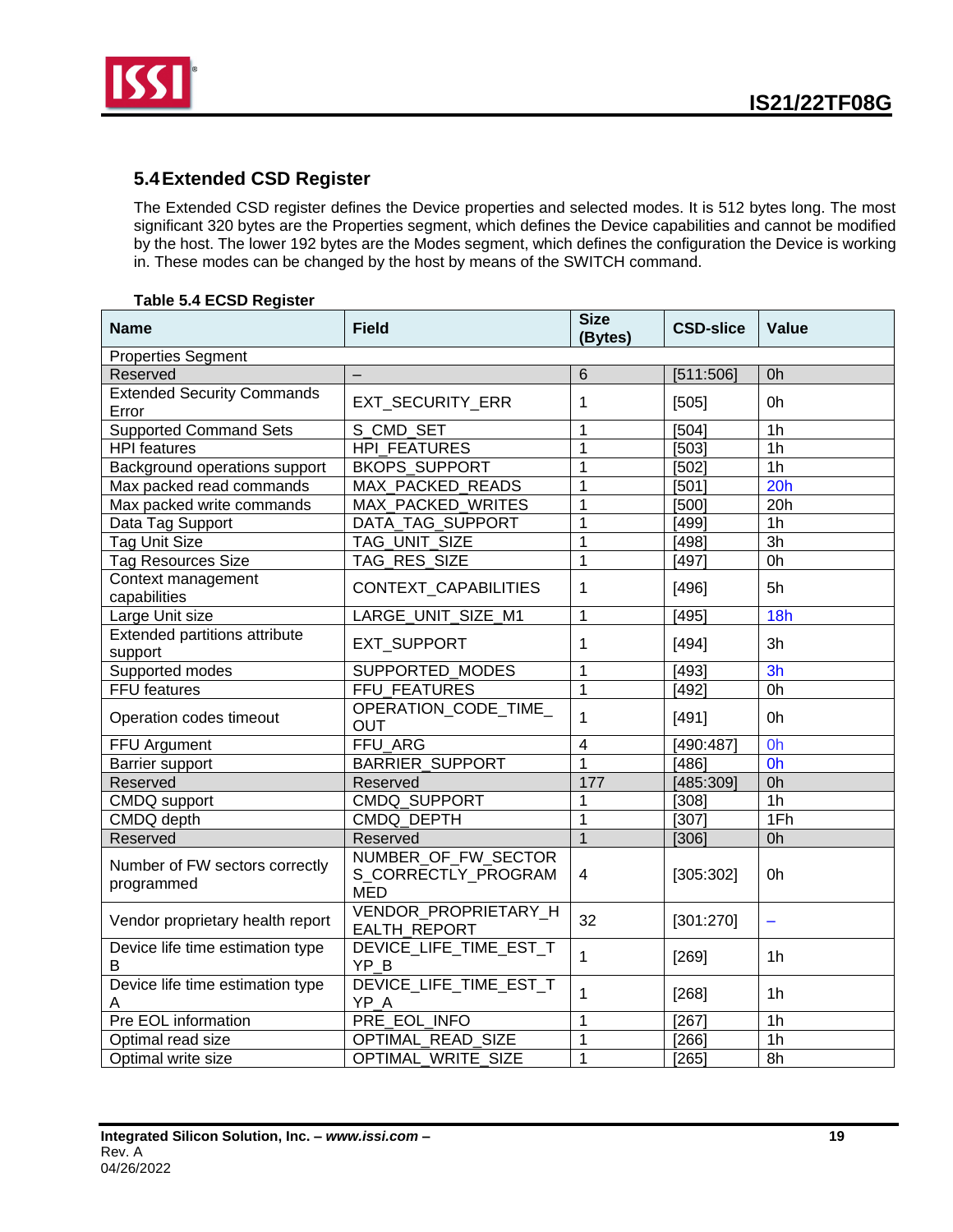

| <b>Name</b>                                                | <b>Field</b>                                   | <b>Size</b><br>(Bytes) | <b>CSD-slice</b> | <b>Value</b>   |
|------------------------------------------------------------|------------------------------------------------|------------------------|------------------|----------------|
| Optimal trim unit size                                     | OPTIMAL_TRIM_UNIT_SIZE                         | 1                      | [264]            | 1 <sub>h</sub> |
| Device version                                             | DEVICE VERSION                                 | $\overline{2}$         | [263:262]        | 0h             |
| Firmware version                                           | FIRMWARE VERSION                               | 8                      | [261:254]        | $-$ (note 5)   |
| Power class for 200MHz,<br>DDR at VCC=3.6V                 | PWR CL DDR 200 360                             | 1                      | [253]            | 0h             |
| Cache size                                                 | CACHE_SIZE                                     | $\overline{4}$         | [252:249]        | 600h           |
| Generic CMD6 timeout                                       | <b>GENERIC CMD6 TIME</b>                       | $\mathbf 1$            | [248]            | Ah             |
| Power off notification(long)<br>timeout                    | POWER_OFF_LONG_TIME                            | 1                      | [247]            | 32h            |
| Background operations status                               | <b>BKOPS_STATUS</b>                            | 1                      | [246]            | 0h             |
| Number of correctly<br>programmed sectors                  | CORRECTLY_PRG_SECTOR<br>S NUM                  | 4                      | [245:242]        | 0h             |
| 1st initialization time after<br>partitioning              | INI_TIMEOUT_AP                                 | 1                      | [241]            | 1Eh            |
| <b>Cache Flushing Policy</b>                               | CACHE_FLUSH_POLICY                             | 1                      | [240]            | 1 <sub>h</sub> |
| Power class for 52MHz, DDR at<br>3.6V                      | PWR_CL_DDR_52_360                              | 1                      | [239]            | 0h             |
| Power class for 52MHz, DDR at<br>1.95V                     | PWR_CL_DDR_52_195                              | 1                      | [238]            | 0h             |
| Power class for 200MHz at 3.6V                             | PWR_CL_200_360                                 | 1                      | [237]            | 0h             |
| Power class for 200MHz, at<br>1.95V                        | PWR_CL_200_195                                 | 1                      | [236]            | 0h             |
| Minimum Write Performance for<br>8bit at 52MHz in DDR mode | MIN_PERF_DDR_W_8_52                            | 1                      | [235]            | 4Bh            |
| Minimum Read Performance for<br>8bit at 52MHz in DDR mode  | MIN_PERF_DDR_R_8_52                            | 1                      | [234]            | 0h             |
| Reserved                                                   |                                                | $\mathbf 1$            | [233]            | 0h             |
| <b>TRIM Multiplier</b>                                     | TRIM MULT                                      | $\mathbf 1$            | [232]            | 12h            |
| Secure Feature support                                     | SEC_FEATURE_SUPPORT                            | $\mathbf 1$            | [231]            | 55h            |
| Secure Erase Multiplier                                    | SEC_ERASE_MULT                                 | $\mathbf 1$            | [230]            | 64h            |
| <b>Secure TRIM Multiplier</b>                              | SEC_TRIM_MULT                                  | $\mathbf 1$            | [229]            | 64h            |
| Boot information                                           | <b>BOOT INFO</b>                               | $\mathbf{1}$           | [228]            | 7h             |
| Reserved                                                   |                                                | $\mathbf{1}$           | [227]            | 0h             |
| Boot partition size                                        | J-option<br>BOOT_SIZE_MULTI<br><b>B-option</b> | 1                      | [226]            | 20h<br>80h     |
| Access size                                                | <b>ACC SIZE</b>                                | $\mathbf{1}$           | [225]            | 7 <sub>h</sub> |
| High-capacity erase unit size                              | HC_ERASE_GRP_SIZE                              | 1                      | [224]            | 1 <sub>h</sub> |
| High-capacity erase timeout                                | ERASE TIMEOUT MULT                             | 1                      | [223]            | 12h            |
| Reliable write sector count                                | REL_WR_SEC_C                                   | 1                      | [222]            | 1 <sub>h</sub> |
| High-capacity write protect<br>group size                  | HC_WP_GRP_SIZE                                 | 1                      | [221]            | 10h            |
| Sleep current (VCC)                                        | S_C_VCC                                        | 1                      | $[220]$          | 8h             |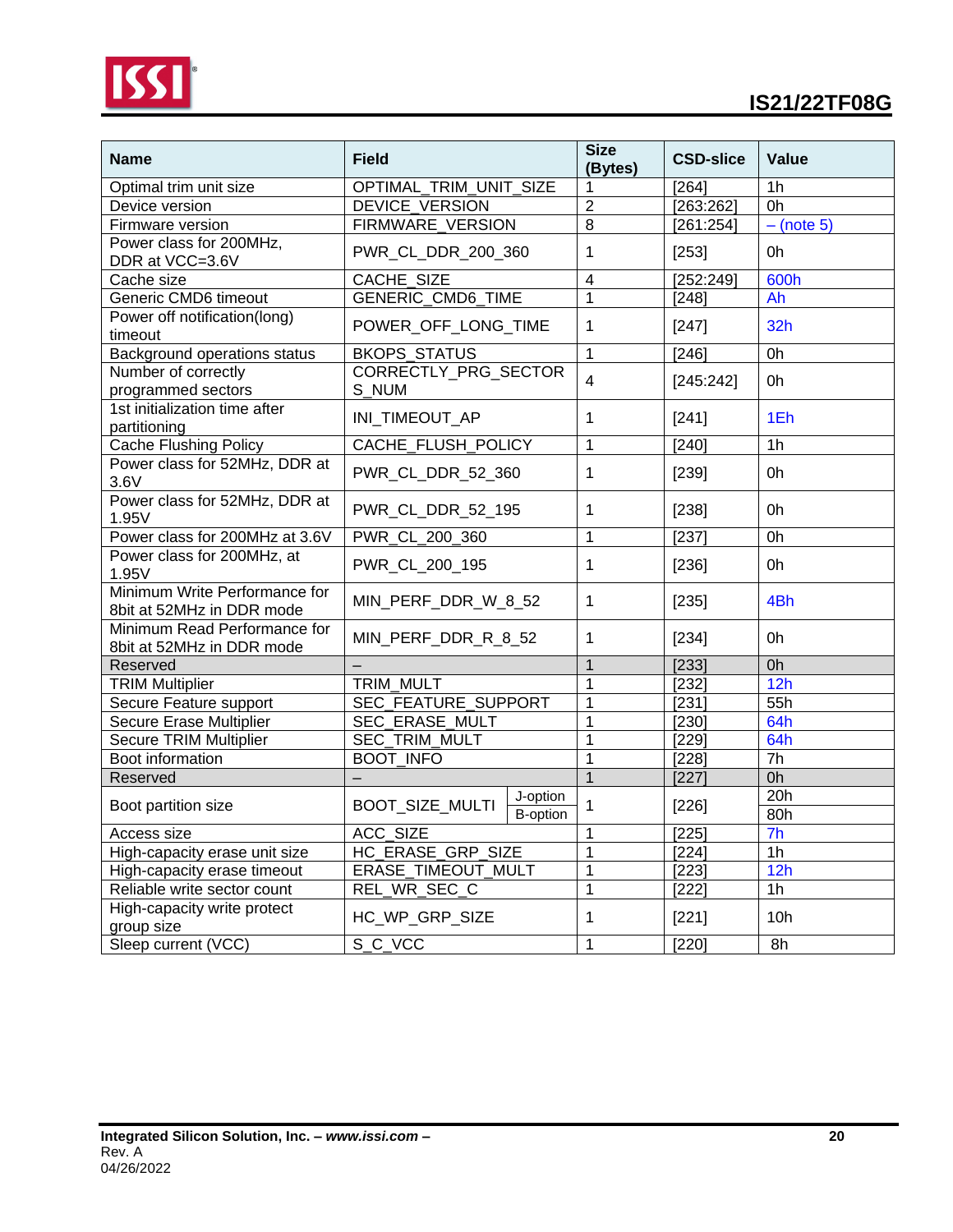



| <b>Name</b>                                                          | <b>Field</b>                           | <b>Size</b><br>(Bytes)  | <b>CSD-slice</b>    | Value           |
|----------------------------------------------------------------------|----------------------------------------|-------------------------|---------------------|-----------------|
| Sleep current (VCCQ)                                                 | S C VCCQ                               | 1                       | [219]               | 8h              |
| <b>Production state awareness</b><br>Timeout                         | PRODUCTION_STATE_AW<br>ARENESS_TIMEOUT | $\mathbf{1}$            | [218]               | 0h              |
| Sleep/awake timeout                                                  | S_A_TIMEOUT                            | $\mathbf{1}$            | [217]               | 15h             |
| <b>Sleep Notification timeout</b>                                    | SLEEP_NOTIFICATION_TI<br>ME            | $\mathbf{1}$            | [216]               | Fh              |
| Sector Count                                                         | SEC_COUNT                              | $\overline{\mathbf{4}}$ | [215:212]           | 15267840        |
| Security write protect<br>information                                | SECURE WP INFO                         | 1                       | [211]               | 1 <sub>h</sub>  |
| Minimum Write Performance<br>for 8bit at 52MHz                       | MIN_PERF_W_8_52                        | $\mathbf{1}$            | [210]               | 4Bh             |
| Minimum Read Performance<br>for 8bit at 52MHz                        | MIN_PERF_R_8_52                        | $\mathbf 1$             | [209]               | 0h              |
| Minimum Write Performance<br>for 8bit at 26MHz, for 4bit at<br>52MHz | MIN_PERF_W_8_26_4_52                   | $\mathbf{1}$            | [208]               | 2Bh             |
| Minimum Read Performance<br>for 8bit at 26MHz, for 4bit at<br>52MHz  | MIN_PERF_R_8_26_4_52                   | 1                       | [207]               | 0h              |
| Minimum Write Performance<br>for 4bit at 26MHz                       | MIN_PERF_W_4_26                        | $\mathbf 1$             | [206]               | 1Eh             |
| Minimum Read Performance<br>for 4bit at 26MHz                        | MIN_PERF_R_4_26                        | 1                       | [205]               | 0h              |
| Reserved                                                             |                                        | $\mathbf{1}$            | [204]               | Oh              |
| Power class for 26MHz at 3.6V<br>1 <sub>R</sub>                      | PWR_CL_26_360                          | 1                       | [203]               | 0h              |
| Power class for 52MHz at 3.6V<br>1 <sub>R</sub>                      | PWR_CL_52_360                          | 1                       | [202]               | 0h              |
| Power class for 26MHz at<br>1.95V 1 R                                | PWR_CL_26_195                          | 1                       | [201]               | 0h              |
| Power class for 52MHz at<br>1.95V 1 R                                | PWR_CL_52_195                          | 1                       | $[200]$             | 0h              |
| Partition switching timing                                           | PARTITION_SWITCH_TIME                  | $\mathbf{1}$            | $[199]$             | 3h              |
| Out-of-interrupt busy timing                                         | OUT_OF_INTERRUPT_TIM<br>Е              | $\mathbf{1}$            | [198]               | Ah              |
| I/O Driver Strength                                                  | <b>DRIVER STRENGTH</b>                 | 1                       | [197]               | 1Fh             |
| Device type                                                          | CARD_TYPE                              | $\mathbf 1$             | [196]               | 57h             |
| Reserved                                                             |                                        | $\overline{1}$          | [195]               | 0h              |
| CSD structure version                                                | $\overline{\phantom{0}}$               | $\mathbf{1}$            | [194]               | $\overline{2h}$ |
| Reserved                                                             |                                        | $\mathbf{1}$            | [193]               | 0h              |
| <b>Extended CSD revision</b>                                         | EXT_CSD_REV                            | $\mathbf{1}$            | $\overline{1}$ 192] | 8h              |
| <b>Modes Segment</b>                                                 |                                        |                         |                     |                 |
| Command set                                                          | CMD_SET                                | $\mathbf 1$             | [191]               | 0h              |
| Reserved                                                             |                                        | $\overline{1}$          | [190]               | 0h              |

| <b>Name</b>          | <b>Field</b>             | <b>Size</b><br>(Bytes) | <b>CSD-slice</b> | Value |
|----------------------|--------------------------|------------------------|------------------|-------|
| Command set revision | <b>CMD</b><br>REV<br>SET |                        | [189]            | 0h    |
| Reserved             | $\overline{\phantom{0}}$ |                        | [188]            | 0h    |
|                      |                          |                        |                  |       |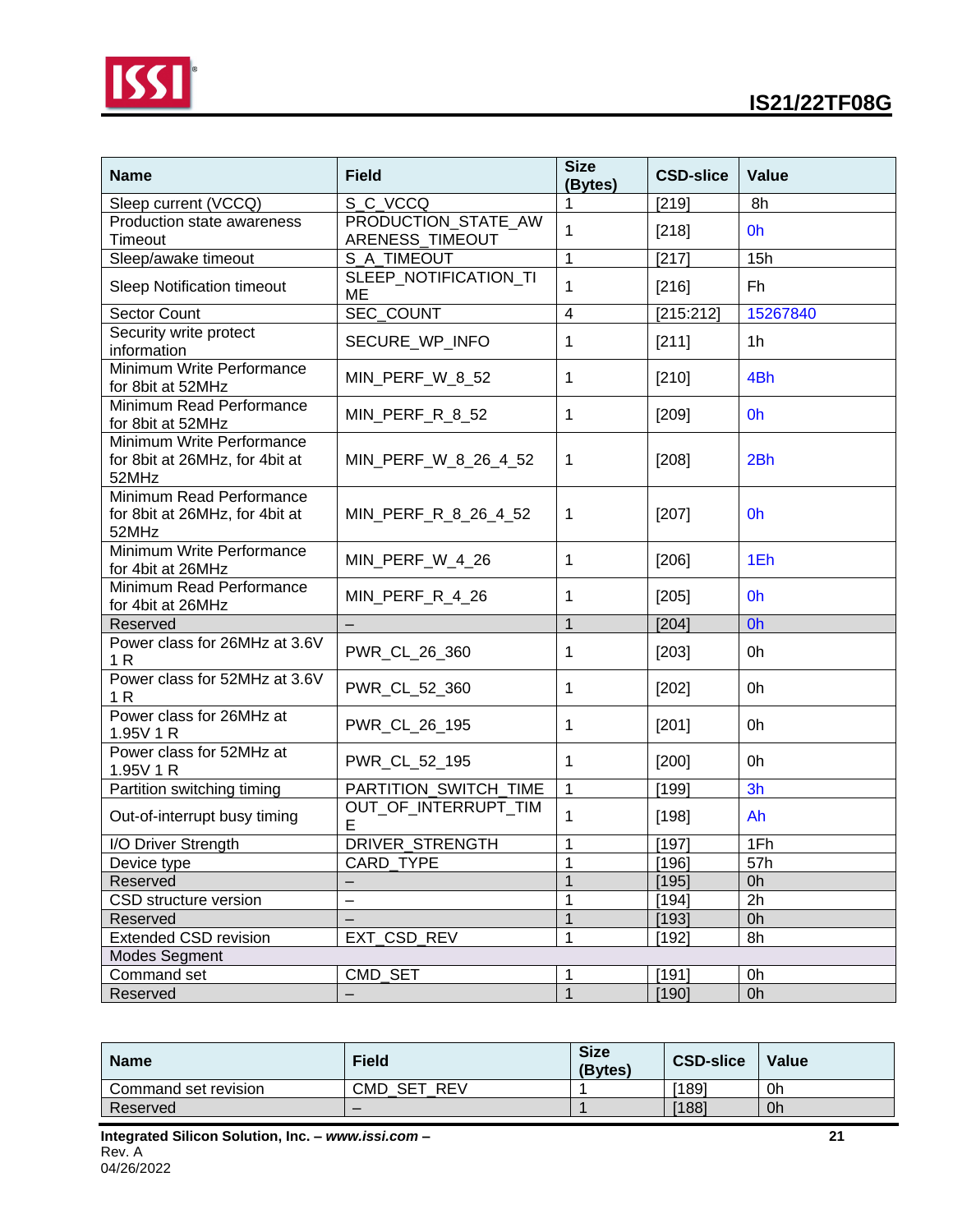

| Power class                               | POWER_CLASS                            | 1              | [187]     | 0h             |
|-------------------------------------------|----------------------------------------|----------------|-----------|----------------|
| Reserved                                  |                                        | 1              | [186]     | 0h             |
| High-speed interface timing               | <b>HS TIMING</b>                       | 1              | [185]     | 1h (note $3)$  |
| Strobe support                            | STROBE_SUPPORT                         | 1              | [184]     | 1 <sub>h</sub> |
| Bus width mode                            | <b>BUS WIDTH</b>                       | 1              | $[183]$   | $2h$ (note 4)  |
| Reserved                                  |                                        | $\overline{1}$ | [182]     | 0h             |
| Erased memory content                     | ERASED_MEM_CONT                        | 1              | [181]     | 0h             |
| Reserved                                  |                                        | $\overline{1}$ | [180]     | 0h             |
| Partition configuration                   | PARTITION_CONFIG                       | 1              | [179]     | 0h             |
| Boot config protection                    | BOOT_CONFIG_PROT                       | $\overline{1}$ | [178]     | 0h             |
| <b>Boot bus Conditions</b>                | <b>BOOT BUS CONDITIONS</b>             | $\mathbf{1}$   | [177]     | 0h             |
| Reserved                                  |                                        | $\mathbf{1}$   | [176]     | 0h             |
| High-density erase group<br>definition    | ERASE_GROUP_DEF                        | 1              | [175]     | 0h             |
| Boot write protection status<br>registers | BOOT_WP_STATUS                         | 1              | [174]     | 0h             |
| Boot area write protection<br>register    | BOOT_WP                                | 1              | [173]     | 0h             |
| Reserved                                  |                                        | $\mathbf{1}$   | [172]     | 0h             |
| User area write protection<br>register    | USER WP                                | 1              | [171]     | 0h             |
| Reserved                                  |                                        | $\mathbf{1}$   | [170]     | 1Eh            |
| FW configuration                          | <b>FW CONFIG</b>                       | 1              | [169]     | 0h             |
| <b>RPMB Size</b>                          | RPMB SIZE MULT                         | 1              | [168]     | 20h            |
| Write reliability setting register        | WR REL SET                             | $\mathbf{1}$   | [167]     | 1Fh            |
| Write reliability parameter<br>register   | WR_REL_PARAM                           | 1              | [166]     | 15h            |
| <b>Start Sanitize operation</b>           | SANITIZE_START                         | $\mathbf{1}$   | [165]     | 0h             |
| Manually start background<br>operations   | BKOPS_START                            | 1              | [164]     | 0h             |
| Enable background operations<br>handshake | BKOPS_EN                               | 1              | [163]     | 2 <sub>h</sub> |
| H/W reset function                        | RST_n_FUNCTION                         | 1              | [162]     | 0h             |
| HPI management                            | <b>HPI MGMT</b>                        | 1              | [161]     | 0h             |
| <b>Partitioning Support</b>               | PARTITIONING_SUPPORT                   | 1              | [160]     | 7h             |
| Max Enhanced Area Size                    | MAX_ENH_SIZE_MULT                      | 3              | [159:157] | 3A8h           |
| Partitions attribute                      | PARTITIONS_ATTRIBUTE                   | $\overline{1}$ | [156]     | 1 <sub>h</sub> |
| <b>Partitioning Setting</b>               | PARTITION_SETTING_COM<br><b>PLETED</b> | $\mathbf{1}$   | [155]     | 1 <sub>h</sub> |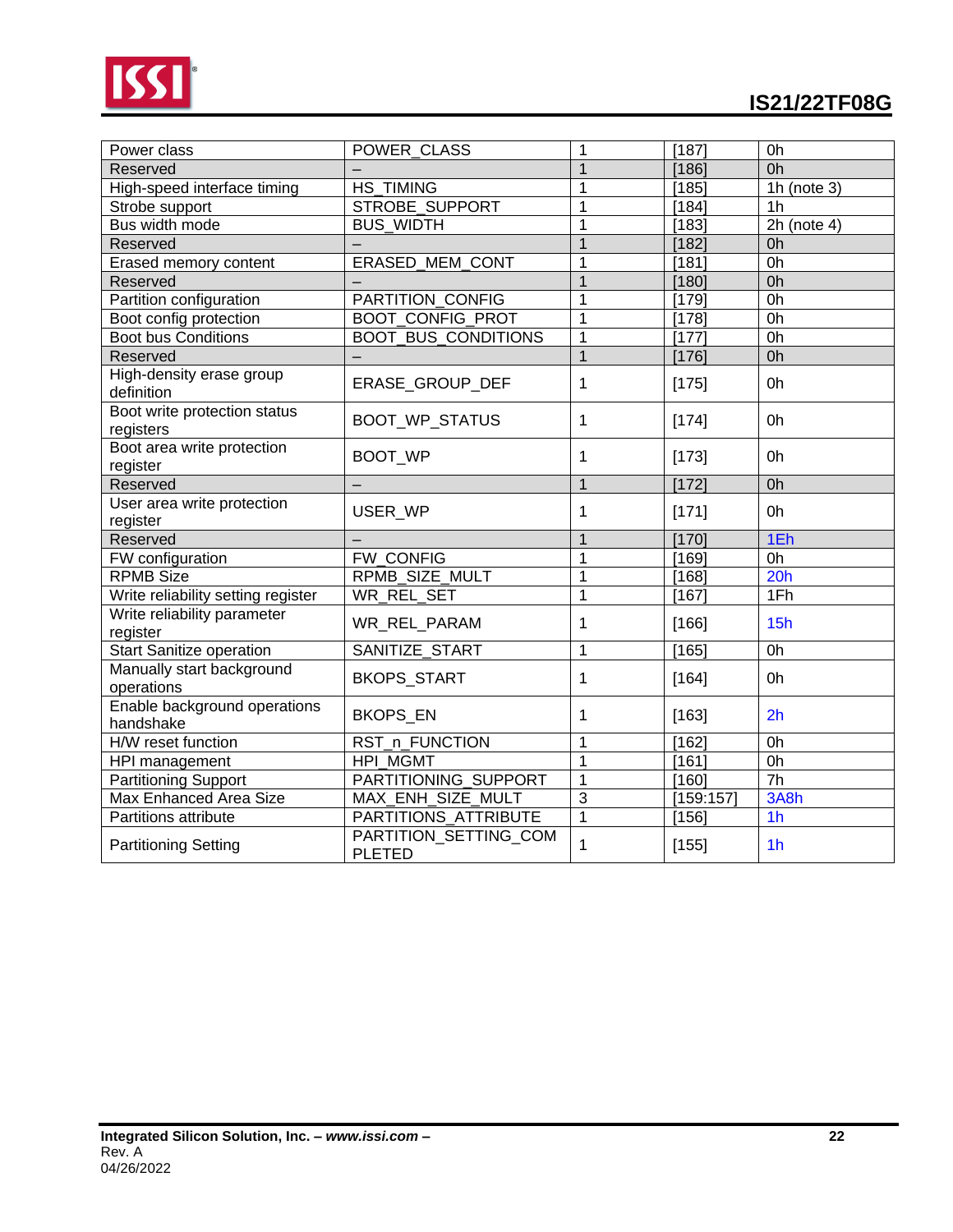



| <b>Name</b>                                                 | <b>Field</b>                               | <b>Size</b><br>(Bytes) | <b>CSD-slice</b> | Value          |
|-------------------------------------------------------------|--------------------------------------------|------------------------|------------------|----------------|
| <b>General Purpose Partition Size</b>                       | GP SIZE MULT 4                             | 3                      | [154:152]        | 0h             |
| <b>General Purpose Partition Size</b>                       | GP SIZE MULT3                              | 3                      | [151:149]        | 0h             |
| <b>General Purpose Partition Size</b>                       | GP SIZE MULT2                              | $\overline{3}$         | [148:146]        | 0h             |
| <b>General Purpose Partition Size</b>                       | GP_SIZE_MULT1                              | $\overline{3}$         | [145:143]        | 0h             |
| <b>Enhanced User Data Area Size</b>                         | ENH_SIZE_MULT                              | $\overline{3}$         | [142:140]        | 3A8h           |
| <b>Enhanced User Data Start</b><br>Address                  | ENH_START_ADDR                             | 4                      | [139:136]        | 0h             |
| Reserved                                                    |                                            | $\mathbf{1}$           | [135]            | 0h             |
| Bad Block Management mode                                   | SEC_BAD_BLK_MGMNT                          | 1                      | [134]            | 0h             |
| Production state awareness                                  | PRODUCTION_STATE_AWA<br><b>RENESS</b>      | $\mathbf{1}$           | [133]            | 0h             |
| Package Case Temperature is<br>controlled                   | <b>TCASE_SUPPORT</b>                       | 1                      | [132]            | 0h             |
| Periodic Wake-up                                            | PERIODIC WAKEUP                            | $\mathbf{1}$           | [131]            | 0h             |
| Program CID/CSD in DDR mode<br>support                      | PROGRAM_CID_CSD_DDR_<br><b>SUPPORT</b>     | $\mathbf{1}$           | [130]            | 1 <sub>h</sub> |
| Reserved                                                    |                                            | $\overline{2}$         | [129:128]        | 0h             |
| <b>Vendor Specific Fields</b>                               | <b>VENDOR SPECIFIC FIELD</b>               | 61                     | [127:67]         | $\equiv$       |
| Error code                                                  | <b>ERROR CODE</b>                          | $\overline{2}$         | [66:65]          | 0h             |
| Error type                                                  | <b>ERROR TYPE</b>                          | 1                      | [64]             | 0h             |
| Native sector size                                          | NATIVE_SECTOR_SIZE                         | 1                      | [63]             | 0h             |
| Sector size emulation                                       | USE NATIVE SECTOR                          | 1                      | [62]             | 0h             |
| Sector size                                                 | DATA_SECTOR_SIZE                           | 1                      | [61]             | 0h             |
| 1st initialization after disabling<br>sector size emulation | INI_TIMEOUT_EMU                            | 1                      | [60]             | 0h             |
| Class 6 commands control                                    | CLASS_6_CTRL                               | 1                      | [59]             | 0h             |
| Number of addressed group<br>to be Released                 | DYNCAP_NEEDED                              | 1                      | $[58]$           | 0h             |
| Exception events control                                    | EXCEPTION_EVENTS_CTR                       | $\overline{2}$         | [57:56]          | 0h             |
| Exception events status                                     | EXCEPTION_EVENTS_STAT<br>US                | $\overline{2}$         | [55:54]          | 0h             |
| <b>Extended Partitions Attribute</b>                        | <b>EXT PARTITIONS ATTRIBU</b><br><b>TE</b> | $\overline{2}$         | [53:52]          | 0h             |
| Context configuration                                       | CONTEXT CONF                               | 15                     | [51:37]          | $\mathbf{r}$   |
| Packed command status                                       | PACKED_COMMAND_STAT<br>US                  | $\mathbf{1}$           | $[36]$           | 0h             |
| Packed command failure index                                | PACKED FAILURE INDEX                       | 1                      | $[35]$           | 0h             |
| <b>Power Off Notification</b>                               | POWER OFF NOTIFICATIO<br>N                 | $\mathbf{1}$           | $[34]$           | 0h             |
| Control to turn the Cache<br>ON/OFF                         | CACHE_CTRL                                 | 1                      | $[33]$           | 0h             |
| Flushing of the cache                                       | FLUSH CACHE                                | 1                      | $[32]$           | 0h             |
| Reserved                                                    | Reserved                                   | 1                      | $[31]$           | 0h             |
| Mode config                                                 | MODE_CONFIG                                | 1                      | [30:30]          | 0h             |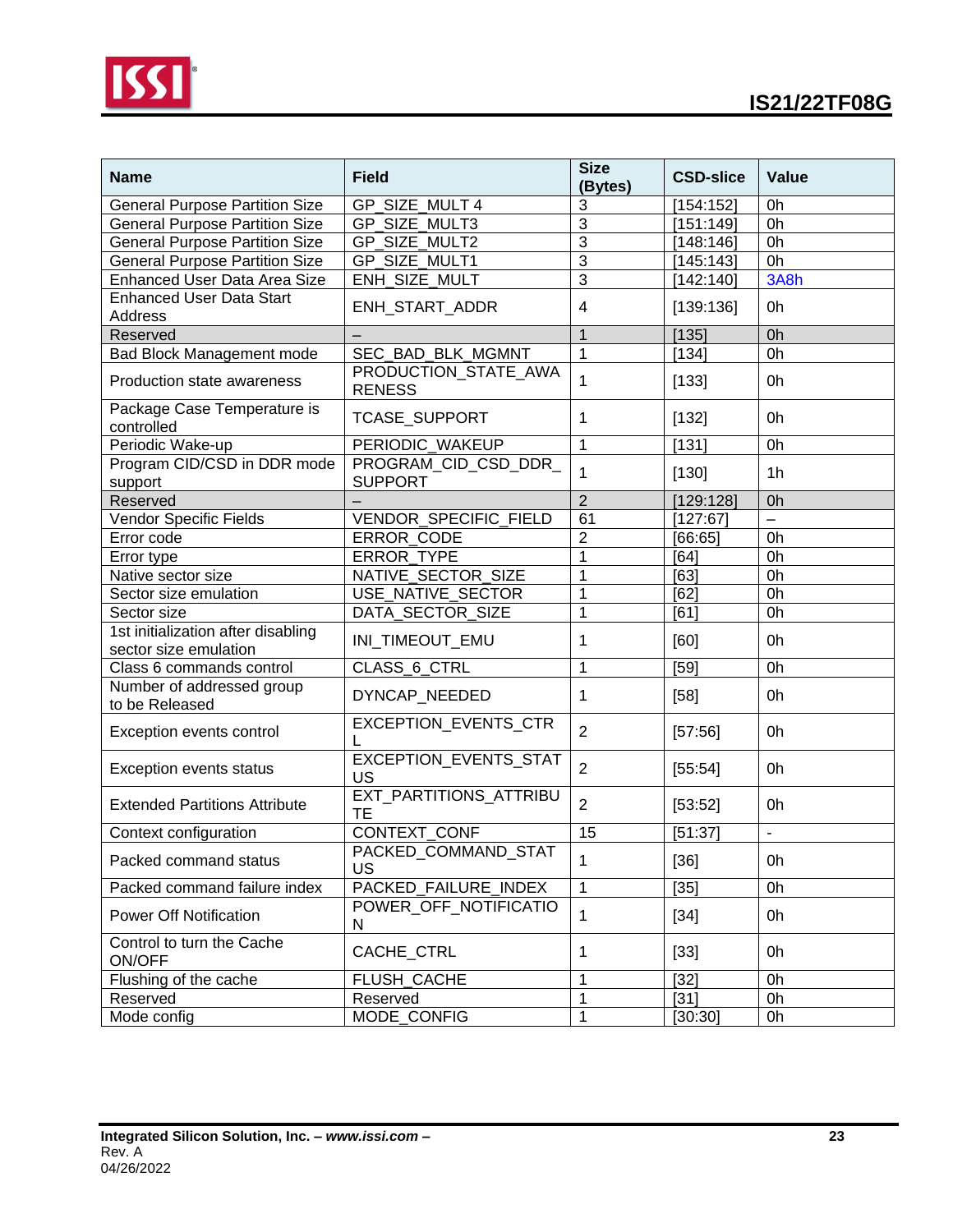



| <b>Name</b>                           | <b>Field</b>                                  | <b>Size</b><br>(Bytes) | CSD-<br>slice | Value          |
|---------------------------------------|-----------------------------------------------|------------------------|---------------|----------------|
| Mode operation codes                  | MODE OPERATION CODES                          |                        | [29:29]       | 0h             |
| Reserved                              | Reserved                                      | $\overline{2}$         | [28:27]       | 0h             |
| <b>FFU</b> status                     | FFU STATUS                                    |                        | [26:26]       | 0h             |
| Per loading data size                 | PRE_LOADING_DATA_SIZE                         | $\overline{4}$         | [25:22]       | 0h             |
| Max pre loading data size             | MAX_PRE_LOADING_DATA_<br><b>SIZE</b>          | 4                      | [21:18]       | 4843520        |
| Product state awareness<br>enablement | PRODUCT STATE AWAREN<br><b>ESS ENABLEMENT</b> |                        | [17:17]       | 1 <sub>h</sub> |
| Secure removal type                   | SECURE REMOVAL TYPE                           |                        | [16:16]       | 01h            |
| <b>Command Queue Mode</b><br>enable   | CMQ MODE EN                                   |                        | [15:15]       | 0h             |
| Reserved                              | Reserved                                      | 15                     | [14:0]        | 0h             |

#### **Notes:**

- 1. Reserved bits should read as "0".
- 2. Obsolete values should be don't care.
- 3. This field is 0 after power-on, H/W reset or software reset, thus selecting the backwards compatible interface timing for the Device. If the host sets 1 to this field, the Device changes the timing to high speed interface timing (see Section 10.6.1 of JESD84-B50). If the host sets value 2, the Device changes its timing to HS200 interface timing (see Section 10.8.1 of JESD854-B50). If the host sets HS\_TIMING [3:0] to 0x3, the device changes it's timing to HS400 interface timing (see 10.10).
- 4. It is set to "0" (1bit data bus) after power up and can be changed by a SWITCH command.
- 5. Could be changed by Firmware release note.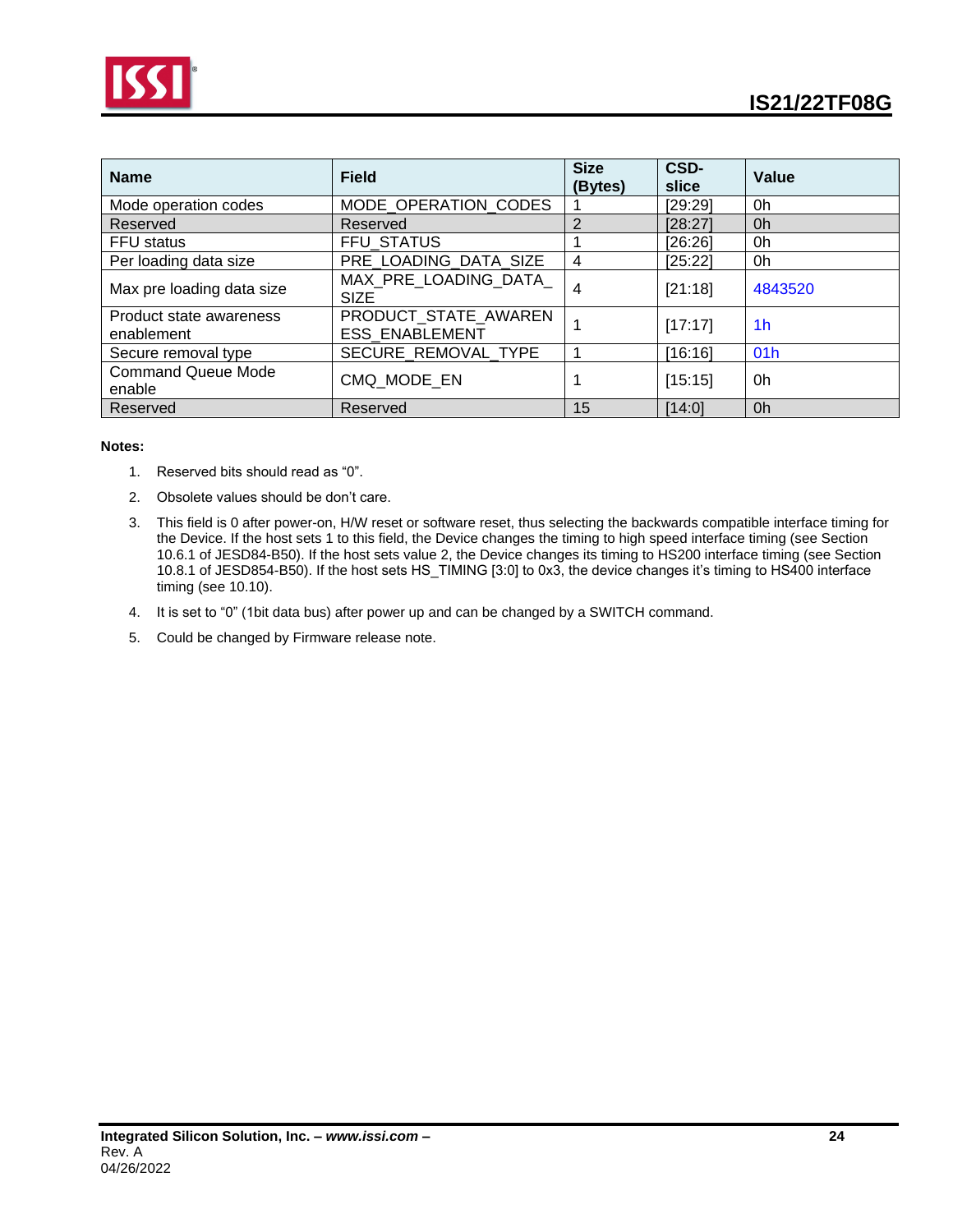

### <span id="page-24-0"></span>**6. The eMMC BUS**

The *eMMC* bus has ten communication lines and three supply lines:

- CMD: Command is a bidirectional signal. The host and Device drivers are operating in two modes, open drain and push/pull.
- DAT0-7: Data lines are bidirectional signals. Host and Device drivers are operating in push-pull mode
- CLK: Clock is a host to Device signal. CLK operates in push-pull mode
- Data Strobe: Data Strobe is a Device to host signal. Data Strobe operates in push-pull mode.



**Figure 6.1 BUS Circuitry Diagram**

The  $R<sub>OD</sub>$  is switched on and off by the host synchronously to the open-drain and push-pull mode transitions. The host does not have to have open drain drivers, but must recognize this mode to switch on the Rop. RDAT and RCMD are pullup resistors protecting the CMD and the DAT lines against bus floating device when all device drivers are in a highimpedance mode.

A constant current source can replace the R<sub>OD</sub> by achieving a better performance (constant slopes for the signal rising and falling edges). If the host does not allow the switchable  $R_{OD}$  implementation, a fixed  $R_{CMD}$  can be used). Consequently the maximum operating frequency in the open drain mode has to be reduced if the used  $R_{\text{CMD}}$ value is higher than the minimal one given in.

RData strobe is pull-down resistor used in HS400 device.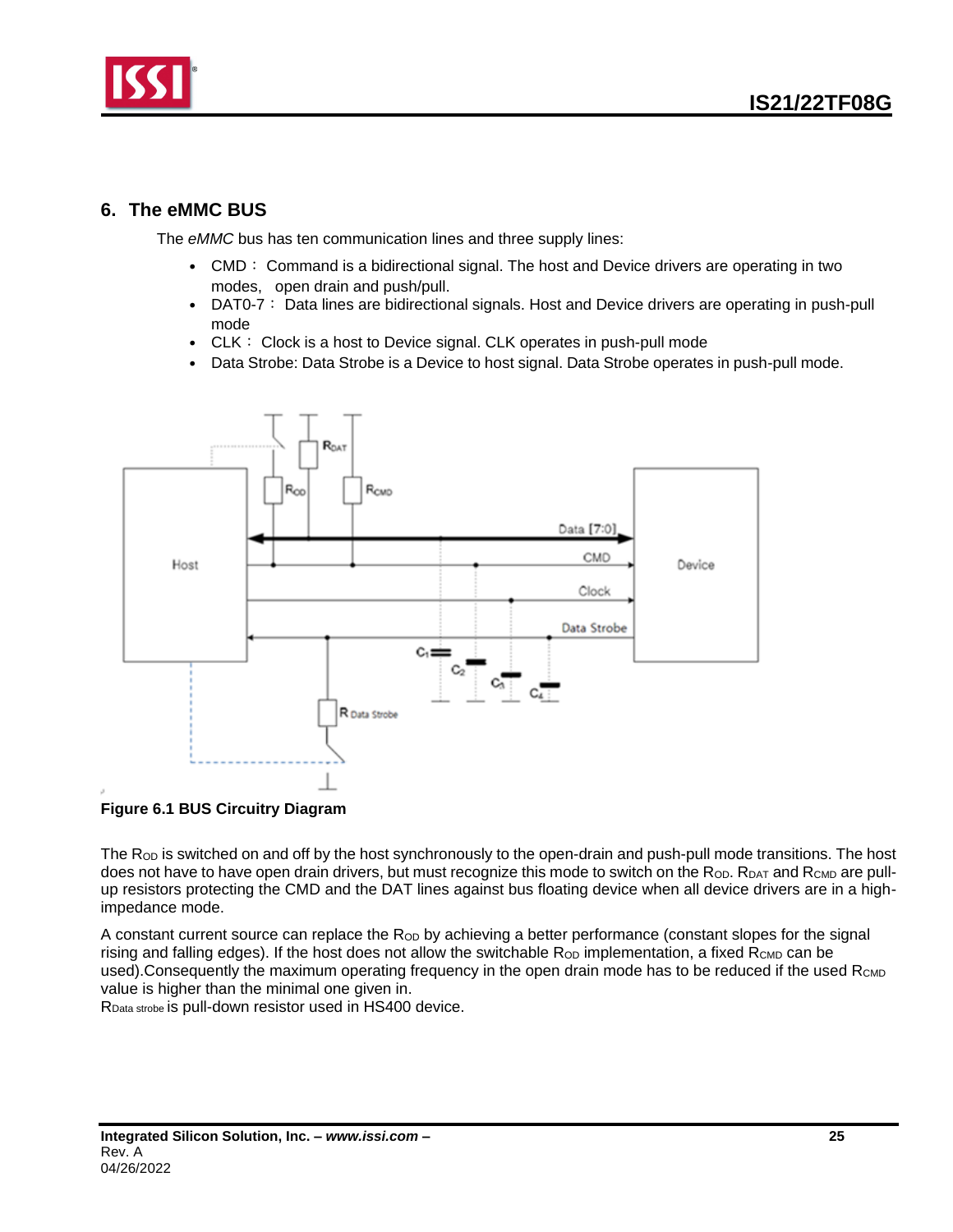

### <span id="page-25-0"></span>**7. eMMC Device Overview**

The *eMMC* device transfers data via a configurable number of data bus signals. The communication signals are:

### **7.1 Clock (CLK)**

<span id="page-25-1"></span>Each cycle of this signal directs a one-bit transfer on the command and either a one bit (1x) or a two bits transfer (2x) on all the data lines. The frequency may vary between zero and the maximum clock frequency.

### **7.2 Data Strobe**

<span id="page-25-2"></span>This signal is generated by the device and used for output in HS400 mode. The frequency of this signal follows the frequency of CLK. For data output each cycle of this signal directs two bits transfer(2x) on the data - one bit for positive edge and the other bit for negative edge. For CRC status response output and CMD response output (enabled only HS400 enhanced strobe mode), the CRC status is latched on the positive edge only, and don't care on the negative edge.

### **7.3 Command (CMD)**

<span id="page-25-3"></span>This signal is a bidirectional command channel used for Device initialization and transfer of commands. The CMD signal has two operation modes: open-drain for initialization mode, and push-pull for fast command transfer. Commands are sent from the *eMMC* host controller to the *eMMC* Device and responses are sent from the Device to the host.

#### **7.4 Input/Outputs (DAT0-DAT7)**

<span id="page-25-4"></span>These are bidirectional data channels. The DAT signals operate in push-pull mode. Only the Device or the host is driving these signals at a time. By default, after power up or reset, only DAT0 is used for data transfer. A wider data bus can be configured for data transfer, using either DAT0-DAT3 or DAT0-DAT7, by the *eMMC* host controller. The *eMMC* Device includes internal pull-ups for data lines DAT1-DAT7. Immediately after entering the 4-bit mode, the Device disconnects the internal pull ups of lines DAT1, DAT2, and DAT3. Correspondingly, immediately after entering to the 8-bit mode the Device disconnects the internal pull-ups of lines DAT1–DAT.

#### **Table 5.1 Communication Interface**

| <b>Name</b>      | Type <sup>1</sup> | <b>Description</b>            |  |
|------------------|-------------------|-------------------------------|--|
| <b>CLK</b>       |                   | Clock                         |  |
| DAT <sub>0</sub> | I/O/PP            | Data                          |  |
| DAT1             | I/O/PP            | Data                          |  |
| DAT <sub>2</sub> | I/O/PP            | Data                          |  |
| DAT <sub>3</sub> | I/O/PP            | Data                          |  |
| DAT4             | I/O/PP            | Data                          |  |
| DAT <sub>5</sub> | I/O/PP            | Data                          |  |
| DAT6             | I/O/PP            | Data                          |  |
| DAT7             | I/O/PP            | Data                          |  |
| <b>CMD</b>       | I/O/PP/OD         | Command/Response              |  |
| RST_n            |                   | Hardware reset                |  |
| <b>VCC</b>       | S                 | Supply voltage for Core       |  |
| <b>VCCQ</b>      | S                 | Supply voltage for I/O        |  |
| <b>VSS</b>       | S                 | upply voltage ground for Core |  |
| VSSQ             | S                 | supply voltage ground for I/O |  |
| DS               | O/PP              | Data strobe                   |  |

Note:

1. I: input, O: output, PP: push-pull, OD: open-drain, NC: Not connected (or logical high), S: power supply.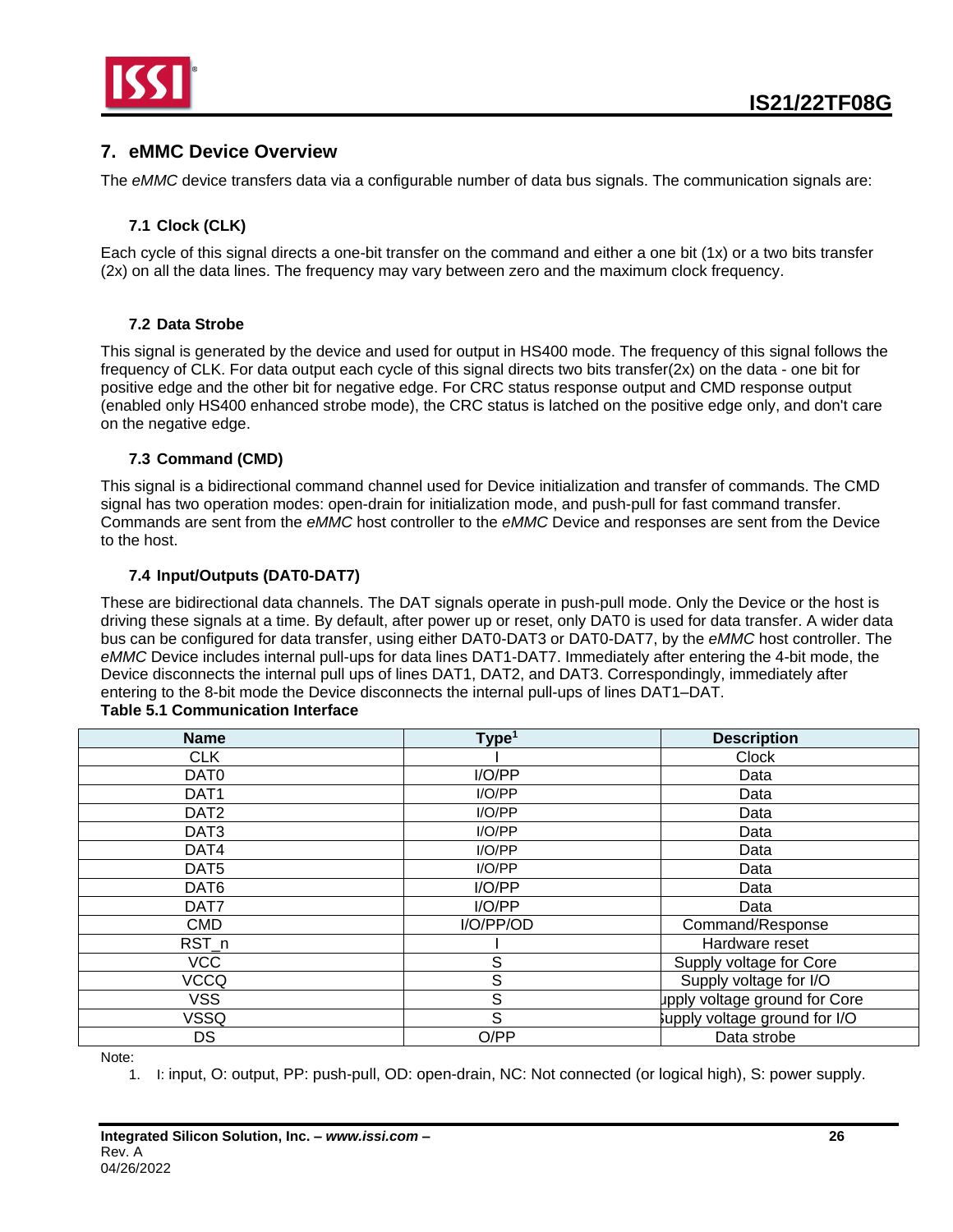

### <span id="page-26-0"></span>**8. eMMC Functional Description**

### **8.1 Pseudo Technology (pSLC)**

<span id="page-26-1"></span>Each cell in a TLC NAND can be programmed to store 3 bits of data with 8 total voltage states. In Pseudo-SLC mode, the memory cell is used in 1-bit mode, thus resulting in higher endurance, lower error rates and extended temperature range. The firmware optimizes the *eMMC* device with Pseudo technology to achieve industrial and automotive level reliability. For ISSI *eMMC* device, Pseudo SLC (pSLC) mode provides one third capacity of TLC mode.

### **8.2 Field Firmware Update (FFU)**

<span id="page-26-2"></span>Field Firmware Updates (FFU) enables features enhancement in the field. Using this mechanism, the host downloads a new version of the firmware to the *eMMC* device and, following a successful download, instructs the *eMMC* device to install the new downloaded firmware into the device.

In order to start the FFU process the host first checks if the *eMMC* device supports FFU capabilities by reading SUPPPORTED\_MODES and FW\_CONFIG fields in the EXT\_CSD. If the *eMMC* device supports the FFU feature the host may start the FFU process. The FFU process starts by switching to FFU Mode in MODE\_CONFIG field in the EXT\_CSD. In FFU Mode host should use closed-ended or open ended commands for downloading the new firmware and reading vendor proprietary data. In this mode, the host should set the argument of these commands to be as defined in FFU\_ARG field. In case these commands have a different argument the device behavior is not defined and the FFU process may fail. The host should set Block Length to be DATA\_SECTOR\_SIZE. Downloaded firmware bundle must be DATA\_SECTOR\_SIZE size aligned (internal padding of the bundle might be required). Once in FFU Mode the host may send the new firmware bundle to the device using one or more write commands.

The host could regain regular functionality of write and read commands by setting MODE\_CONFIG field in the EXT CSD back to Normal state. Switching out of FFU Mode may abort the firmware download operation. When host switched back to FFU Mode, the host should check the FFU Status to get indication about the number of sectors which were downloaded successfully by reading the

NUMBER\_OF\_FW\_SECTORS\_CORRECTLY\_PROGRAMMED in the extended CSD. In case the number of sectors which were downloaded successfully is zero the host should re-start downloading the new firmware bundle from its first sector. In case the number of sectors which were downloaded successfully is positive the host should continue the download from the next sector, which would resume the firmware download operation.

In case MODE\_OPERATION\_CODES field is not supported by the device the host sets to NORMAL state and initiates a CMD0/HW\_Reset/Power cycle to install the new firmware. In such case the device doesn't need to use NUMBER OF FW SECTORS CORRECTLY PROGRAMMED.

In both cases occurrence of a CMD0/HW\_Reset/Power occurred before the host successfully downloaded the new firmware bundle to the device may cause the firmware download process to be aborted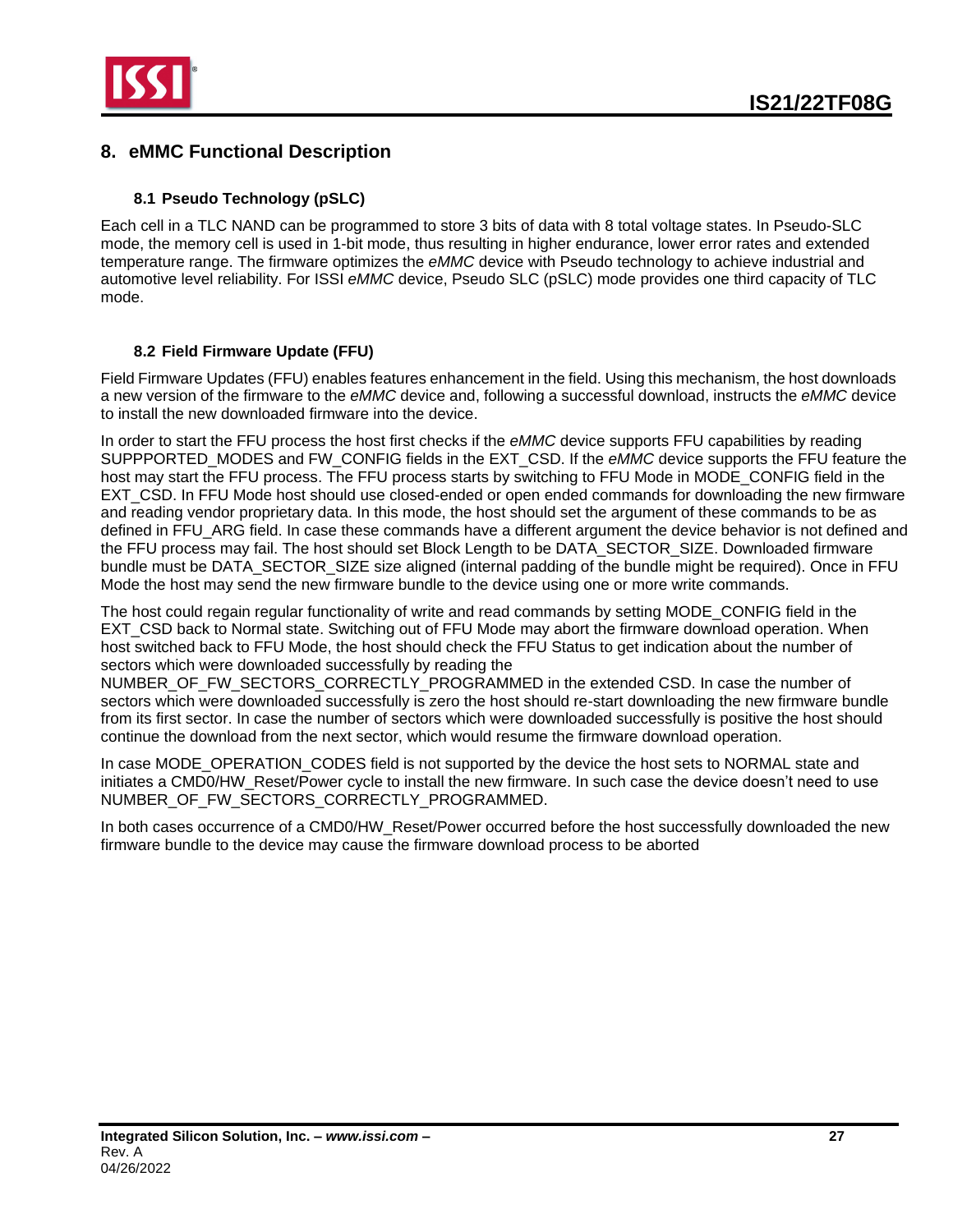

#### **8.3 Power Off Notification for Sleep**

<span id="page-27-0"></span>The host should notify the device before it powers the device off. This allows the device to better prepare itself for being powered off. Power the device off means to turn off all its power supplies. In particular, the host should issue a power off notification (POWER\_OFF\_LONG, POWER\_OFF\_SHORT) if it intends to turn off both VCC and VCCQ power I or it may use to a power off notification (SLEEP\_NOTIFICATION) if it intends to turn-off VCC after moving the device to Sleep state.

To indicate to the device that power off notification is supported by the host, a supporting host shall first set the POWER\_OFF\_NOTIFICATION byte in EXT\_CSD [34] to POWERED\_ON (0x01). To execute a power off, before powering the device down the host will changes the value to either POWER\_OFF\_SHORT (0x02) or POWER\_OFF\_LONG (0x03). Host should wait for the busy line to be de-asserted. Once the setting has changed to either 0x02 or 0x03, host may safely power off the device.

The host may issue SLEEP\_AWAKE (CMD5) to enter or to exit from Sleep state if POWER\_OFF\_NOTIFICATION byte is set to POWERED\_ON. Before moving to Standby state and then to Sleep state, the host sets POWER\_OFF\_NOTIFICATION to SLEEP\_NOTIFICATION and waits for the DAT0 line de-assertion. While in Sleep (slp) state VCC (Memory supply) may be turned off as defined in 4.1.6. Removing power supplies other than VCC while the device is in the Sleep (slp) state may result in undefined device behavior. Before removing all power supplies, the host should transition the device out of Sleep (slp) state back to Transfer state using CMD5 and CMD7 and then execute a power off notification setting POWER\_OFF\_NOTIFICATION byte to either POWER\_OFF\_SHORT or POWER\_OFF\_LONG.

If host continues to send commands to the device after switching to the power off setting (POWER\_OFF\_LONG, POWER\_OFF\_SHORT or SLEEP\_NOTIFICATION) or performs HPI during its busy condition, the device shall restore the POWER\_OFF\_NOTIFICATION byte to POWERED\_ON.

If host tries to change POWER\_OFF\_NOTIFICATION to 0x00 after writing another value there, a SWITCH\_ERROR is generated.

The difference between the two power-off modes is how urgent the host wants to turn power off. The device should respond to POWER OFF SHORT quickly under the generic CMD6 timeout. If more time is acceptable, POWER\_OFF\_LONG may be used and the device shall respond to it within the POWER\_OFF\_LONG\_TIME timeout.

While POWER\_OFF\_NOTIFICATION is set to POWERED\_ON, the device expects the host to host shall:

- Keep the device power supplies alive (both VCC and VCCQ) and in their active mode
- Not power off the device intentionally before changing POWER\_OFF\_NOTIFICATION to either POWER\_OFF\_LONG or POWER\_OFF\_SHORT
- Not power off VCC intentionally before changing POWER\_OFF\_NOTIFICATION to SLEEP\_NOTIFICATION and before moving the device to Sleep state

Before moving to Sleep state hosts may set the POWER\_OFF\_NOTIFICATION byte to SLEEP\_NOTIFICATION (0x04) if aware that the device is capable of autonomously initiating background operations for possible performance improvements. Host should wait for the busy line to be de-asserted. Busy line may be asserted up the period defined in SLEEP\_NOTIFICATION\_TIME byte in EXT\_CSD [216]. Once the setting has changed to 0x04 host may set the device into Sleep mode (CMD7+CMD5). After getting out from Sleep the POWER\_OFF\_NOTIFICATION byte will restore its value to POWERED\_ON. HPI may interrupt the SLEEP\_NOTIFICATION operation. In that case POWER\_OFF\_NOTIFICATION byte will restore to POWERED\_ON.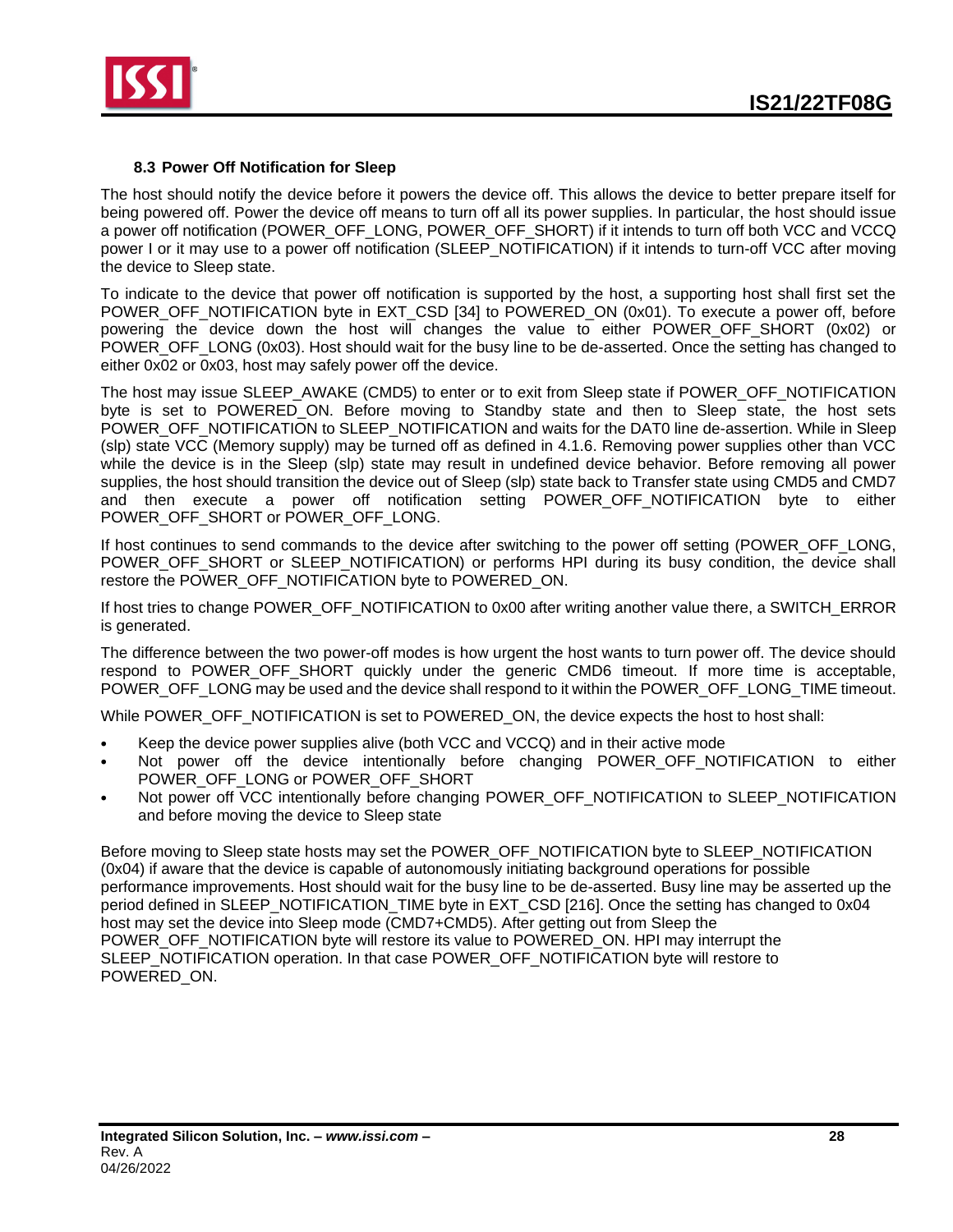

### **8.4 Enhanced User Data Area**

<span id="page-28-0"></span>ISSI *eMMC* supports Enhanced User Data Area feature which allows the User Data Area of *eMMC* to be configured as SLC Mode. Therefore, when host set the Enhanced User Data Area, the area will occupy more size of original set up size. The Max Enhanced User Data Area size is defined as - (MAX\_ENH\_SIZE\_MULT x HC\_WP\_GRP\_SIZE x HC\_ERASE\_GRP\_SIZE x 512 KBytes). The Enhanced use data area size is defined as - (ENH\_SIZE\_MULT x HC\_WP\_GRP\_SIZE x HC\_ERASE\_GRP\_SIZE x 512 KBytes). The host shall follow the flow chart of JEDEC spec for configuring the parameters of General Purpose Area Partitions and Enhanced User Data Area.

### **8.5 Write Cache**

<span id="page-28-1"></span>Cache is a temporary storage space in an *eMMC* device. The cache should in typical case reduce the access time and increase the speed (compared to an access to the main nonvolatile storage). The cache is not directly accessible by the host. This temporary storage space may be utilized also for some implementation specific operations like as an execution memory for the memory controller and/or as storage for an address mapping table etc. However, there is data inconsistence risk when using nonvolatile cache. It's recommend only turning on the cache for the application which requires not too high reliability.

The cache shall be OFF by default after power up, RST\_n assertion or CMD0. All accesses shall be directed to the nonvolatile storage like defined elsewhere in this specification. The cache function can be turned ON and OFF by writing to the CACHE\_CTRL byte (EXT\_CSD byte [33]). Turning the cache ON shall enable behavior model defined in this section. Turning the cache OFF shall trigger flushing of the data to the nonvolatile storages

### **8.6 Cache Enhancement Barrier**

<span id="page-28-2"></span>Barrier function provides a way to perform a delayed in-order flushing of a cached data. The main motivation for using barrier commands is to avoid the long delay that is introduced by flush commands. There are cases where the host is not interested in flushing the data right away, however it would like to keep an order between different cached data batches. The barrier command enables the host achieving the in-order goal but without paying the flush delay, since the real flushing can be delayed by the device to some later idle time. The formal definition of the barrier rule is as follows:

Denote a sequence of requests Ri, i=0,..,N. Assuming a barrier is set between requests Rx and Rx+1 (0<x<N) then all the requests R0..Rx must be flushed to the non-volatile memory before any of the requests Rx+1..RN.

Between two barriers the device is free to write data into the non-volatile memory in any order. If the host wants to preserve a certain order it shall flush the cache or set another barrier at a point where order is important.

The barrier is set by writing to the BARRIER bit of the FLUSH\_CACHE byte (EXT\_CSD byte [32]). Any error resulted can be read from the status register by CMD13 after the completion of the programming as defined for a normal write request. The error could affect any data written to the cache since the previous flush operation.

The device shall support any number of barrier commands between two flush commands. In case of multiple barrier commands between two flush commands a subset of the cached data may be committed to the non-volatile memory according to the barrier rule. Internally, a device may have an upper limit on the barrier amount it can absorb without flushing the cache. That is, if the host exceeds this barrier amount, the device may issue, internally, a normal flush.

The device shall expose its barrier support capability via the BARRIER\_SUPPORT byte (EXT\_CSD byte [486]). If a device does not support barrier function this register shall be zero. If a device supports barrier function this register shall be one.

Assuming the device supports barrier function, if the BARRIER bit of the FLUSH\_CACHE byte is set, a barrier operation shall be executed.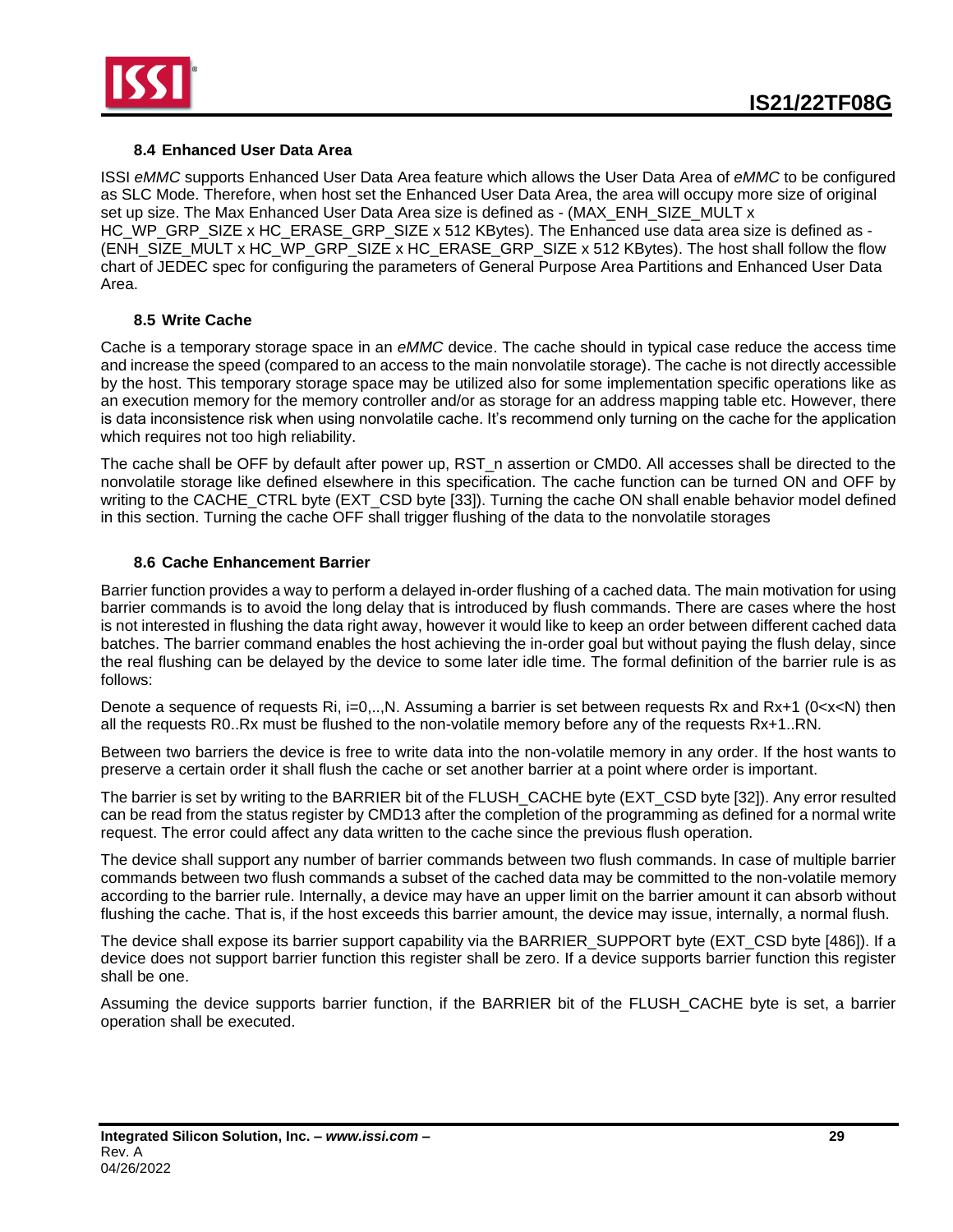

If the cache gets totally full and/or the cache is not able to receive the data of the next access (per block count indicated in CMD23 or per initiated single / open ended multiple block write in general) then it shall still be the responsibility of the *eMMC* device to store the data of the next access within the timeouts that are specified elsewhere in this specification. The actual algorithm to handle the new data and possible flush of some older cached data is left for the implementation.

**Note: When issuing a force-programming write request (CMD23 with bit 24 on) or a reliable write request (CMD23 with bit 31 on), the host should be aware that the data will be written to the non-volatile memory, potentially, before any cached data, even if a barrier command was issued. Therefore, if the writing order to the non-volatile memory is important, it is the responsibility of the host to issue a flush command before the force-programming or the reliable-write request.**

In order to use the barrier function, the host shall set bit 0 of BARRIER\_EN (EXT\_CSD byte [31]). The barrier feature is optional for an *eMMC* device.

### **8.7 Cache Flushing Policy**

<span id="page-29-0"></span>The host may require the device to flush data from the cache in an in-order manner. From time to time, to guarantee in-order flushing, the host may command the device to flush the device cache or may use a barrier command.

However, if the *eMMC* device flushing policy is to flush data from the cache in an in-order manner, cache barrier commands or flush commands operations (In case goal is to guarantee the flushing order) are redundant and impose a needless overhead to the device and host.

FIFO bit in CACHE\_FLUSH\_POLICY field (EXT\_CSD byte [240]) is used by the device to indicate to the host that the device cache flushing policy is First-In-First-Out; this means that the device guarantees that the order of the flushing of data would be the in same order which data was written to the cache. When the FIFO bit is set it is recommended for the host not to send cache barrier commands or flush operations which goal is to guarantee the flushing order as they are redundant and impose a burden to the system.

However, if the FIFO bit is set to 1b and the device supports the cache barrier mechanism, the host may still send barrier commands without getting an error. Sending these commands will not change the device behavior as device flushes cache in-order anyway.

The CACHE\_FLUSH\_POLICY field is read-only field and never change its value either by the host or device.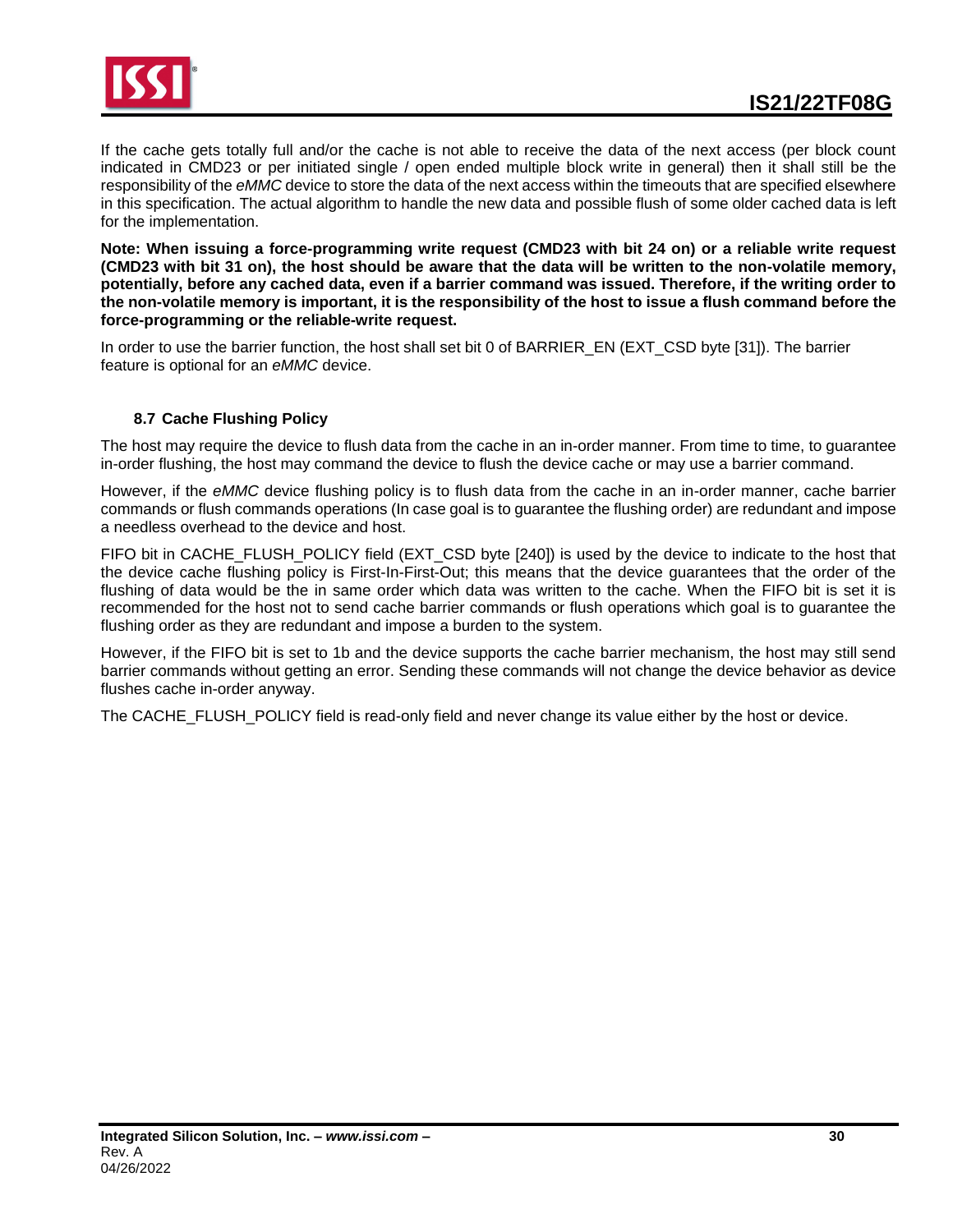

### **8.8 Command Queuing (Disable by default)**

<span id="page-30-0"></span>To facilitate command queuing in *eMMC*, the device manages an internal task queue to which the host can queue data transfer tasks.

Initially the task queue is empty. Every task is issued by the host and initially queued as pending. The device controller works to prepare pending tasks for execution. When a task is ready for execution its state changes to "ready for execution". The exact meaning of "ready for execution" is left for device implementation.

The host tracks the state of all queued tasks and may order the execution of any task, which is marked as "ready for execution" by sending a command indicating its task ID. When the execute command is received (CMD46/CMD47) the device executes the data transfer transaction.

For example, in order to queue a write transaction, the host sends a CMD44 indicating the task's parameters. The device responds and the host sends a CMD45, indicating the start block address.

The device regards the two commands as a single task in the queue and sends a response indicating success if no error is detected. This exchange may be executed on the CMD line while a data transfer, or busy state, is ongoing on the DAT lines. The host tracks the state of the queue using CMD13.

At a later time, when data transfer is not in progress, the host issues a CMD47, ordering the device to execute a task from the queue, providing the Task ID in its argument. The device responds with an R1 response and the data transfer starts.

Note that if hosts need to access RPMB partition, the host should disable the Command Queue mechanism and access RPMB partition not through the command queue.

General Purpose partitions may be accessed when command queuing is enabled.

The queue must be empty when CMD6 is sent (to switch partitions or to disable command queuing).

Sending CMD6 while the queue is not empty shall be regarded as illegal command (as explained 6.6.42.9 Supported Commands).

Prior to enabling command queuing, the block size shall be set to 512B. Device may respond with an error to CMD46/CMD47 if block size is not 512B.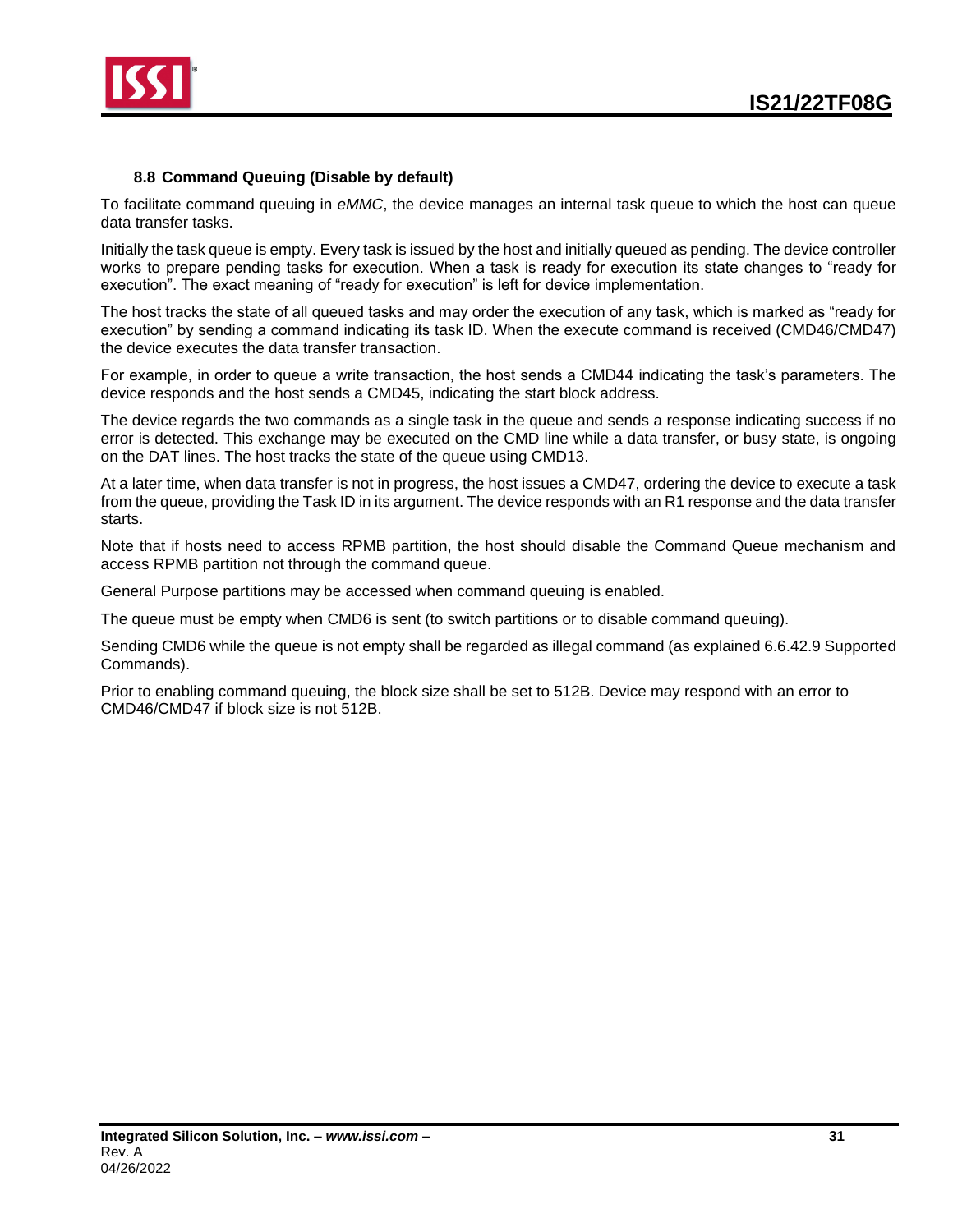

### **8.9 Production State Awareness (PSA)**

<span id="page-31-0"></span>*eMMC* device could utilize the information of whether it is in production environment and operate differently than it operates in the field.

For example, content that was loaded into the storage device prior to soldering might get corrupted, at higher probability, during device soldering. The *eMMC* device could use "special" internal operations for loading content prior to device soldering that would reduce production failures and use "regular" operations post-soldering.

PRODUCTION\_STATE\_AWARENESS [133] field in extended CSD is used as a mechanism through which the host should report to the device whether it is pre or post soldering state.

This standard defines two methods, Manual Mode and Auto Mode, to manage the device production state.

The trigger for starting or re-starting the process is setting correctly PRE\_LOADING\_DATA\_SIZE field. Before setting this field the host is expected to make sure that the device is clean and any data that was written before to the device is expected to be erased using CMD35, CMD36 and CMD38.

In case the host erased data, overrode existing data or performed re-partition during production state awareness it should restart the production state awareness process by re-setting PRE\_LOADING\_DATA\_SIZE.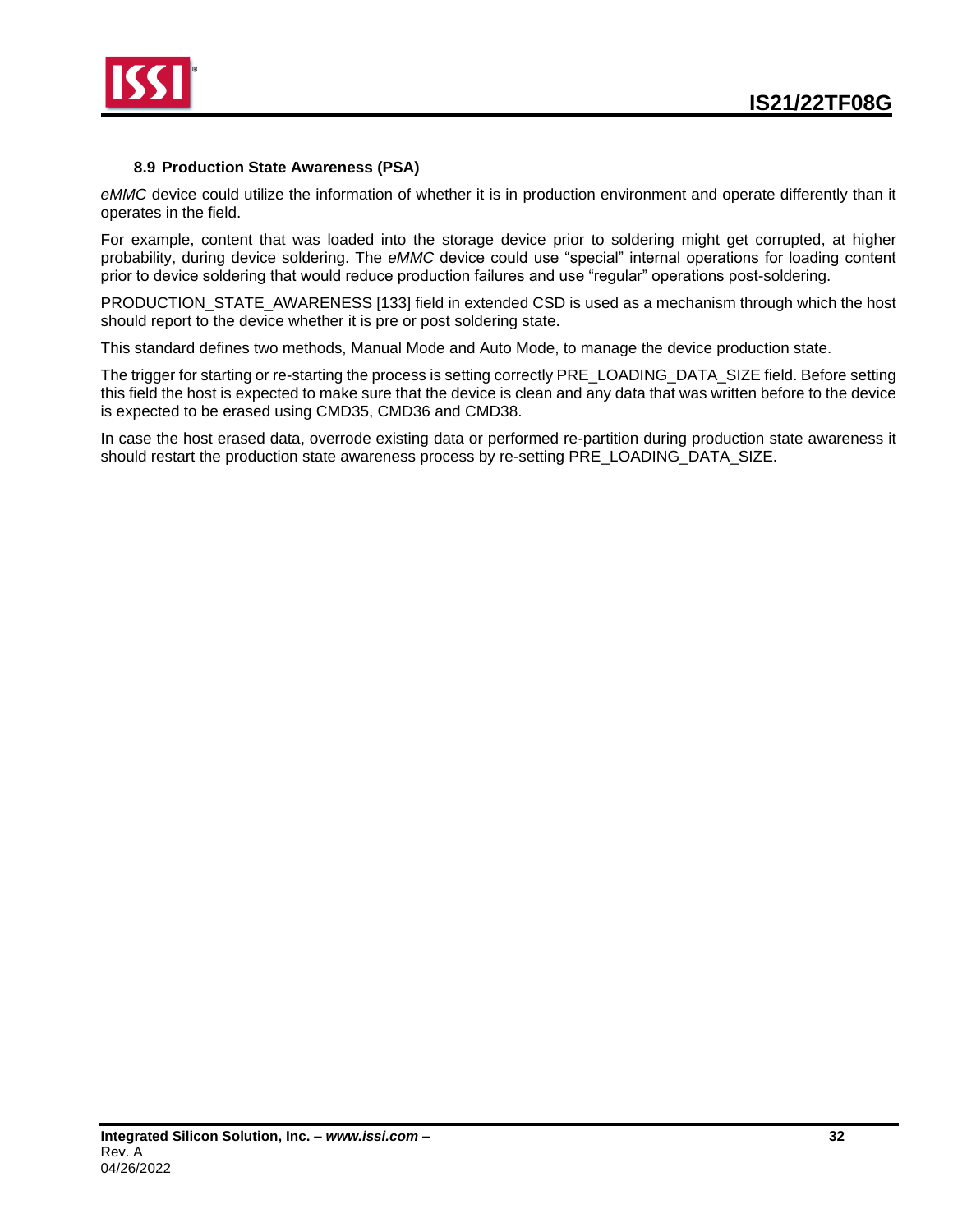

## <span id="page-32-0"></span>**9. PACKAGE TYPE INFORMATION**

# **9.1 100-ball FBGA Package (Q)**

<span id="page-32-1"></span>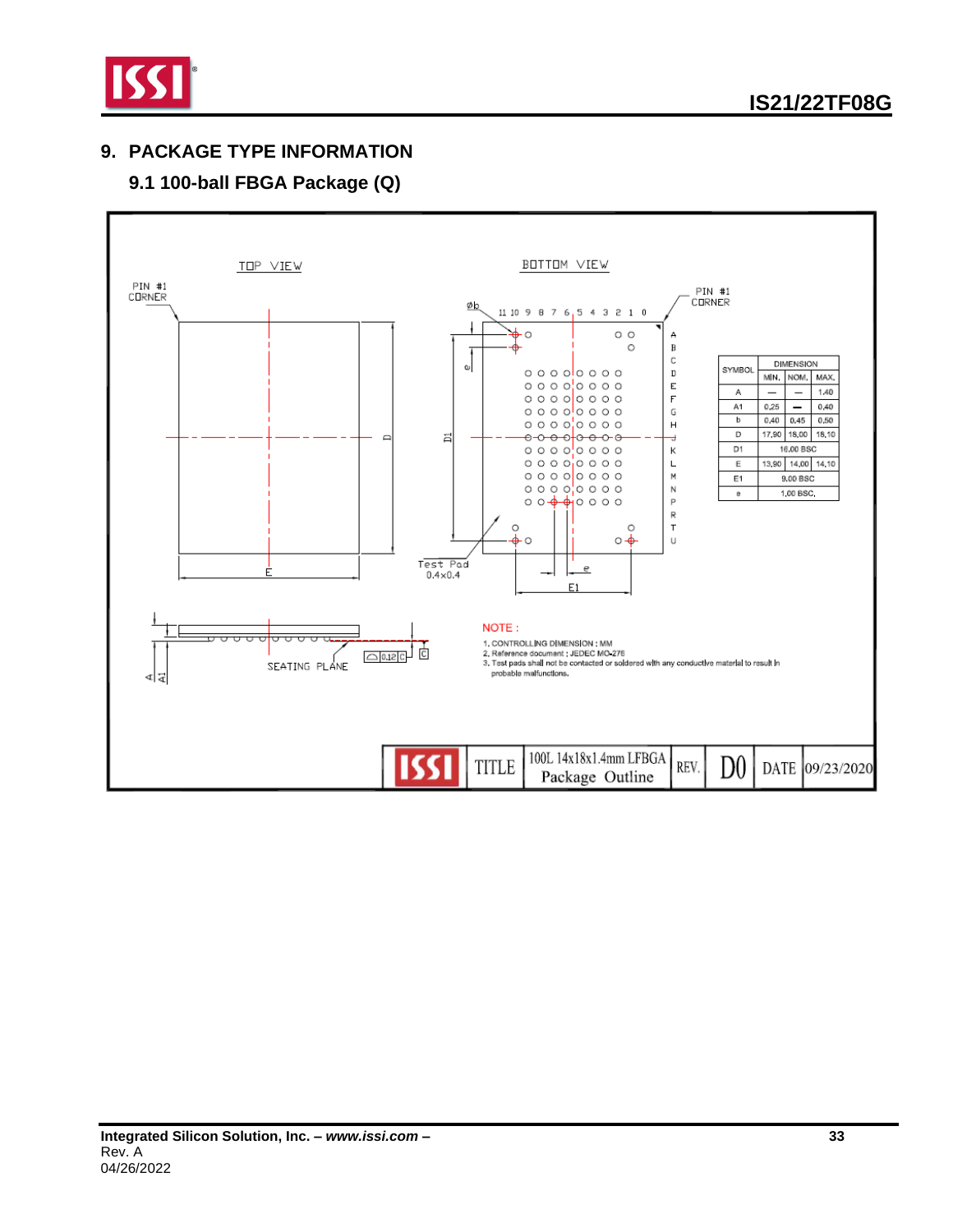

## <span id="page-33-0"></span>**9.2 153-BALL FBGA Package (C)**

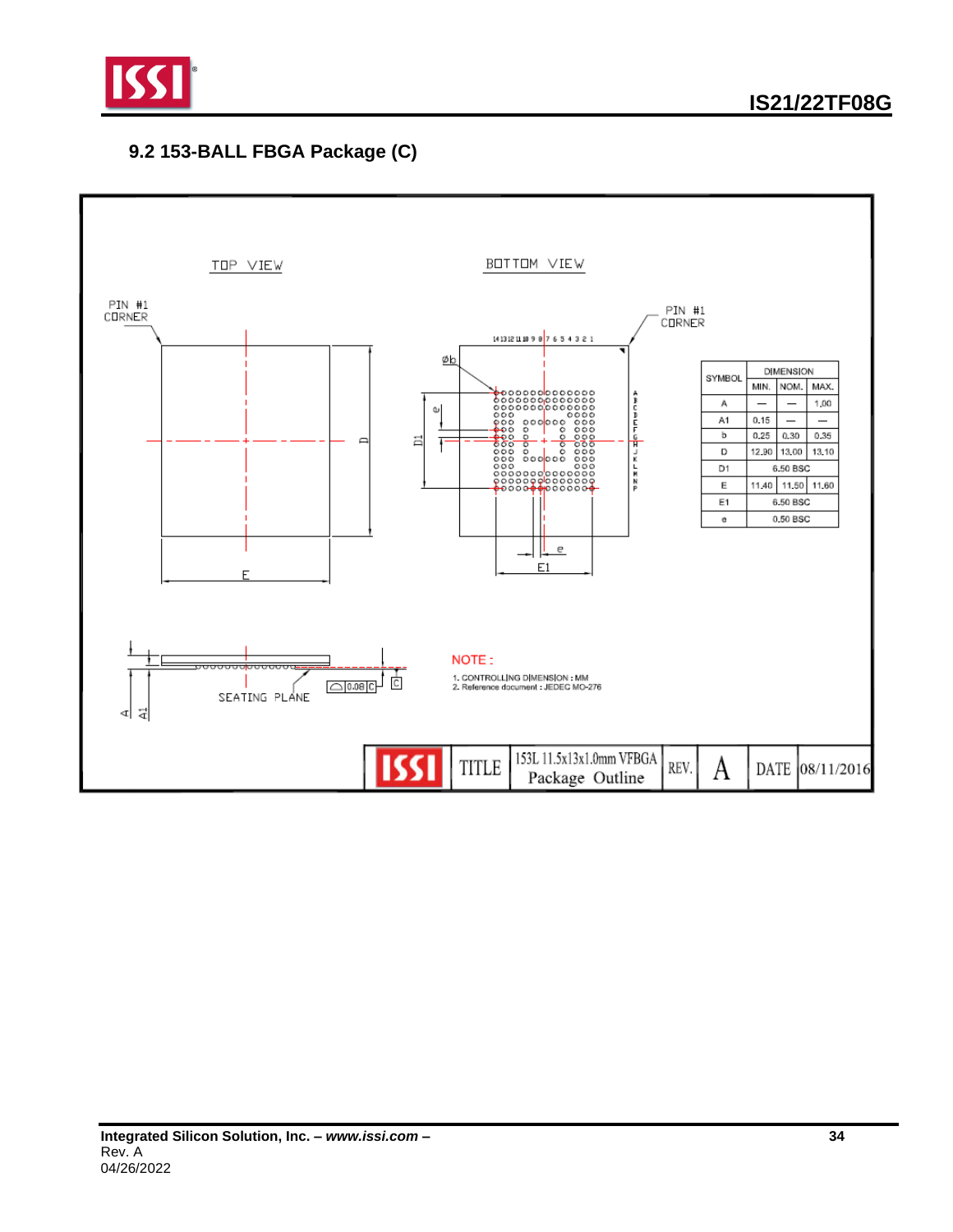

### <span id="page-34-0"></span>**10.ORDERING INFORMATION – Valid Part Numbers**